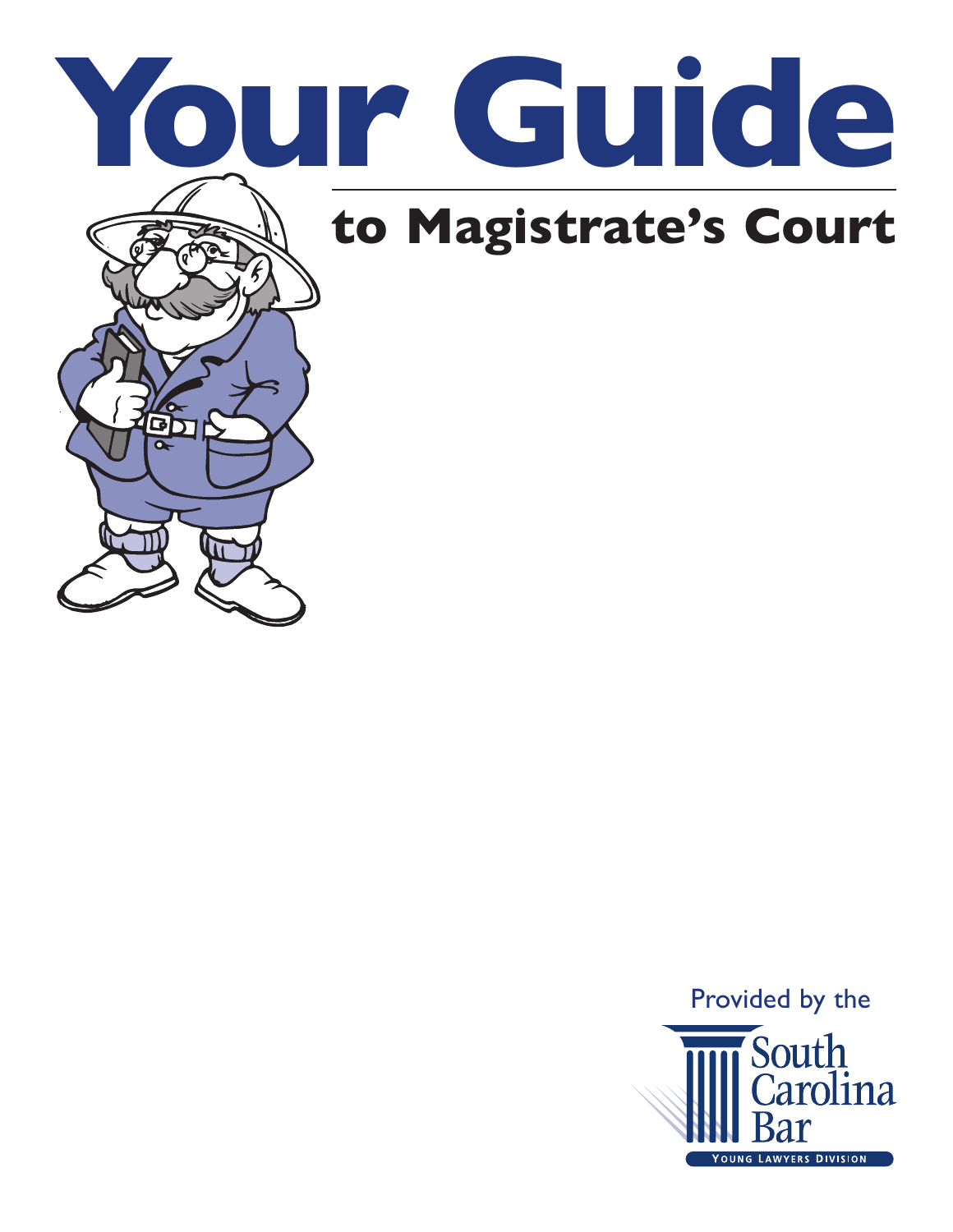Provided by the Young Lawyers Division Publications Committee 2005-2006 Illustrations by Michael Bise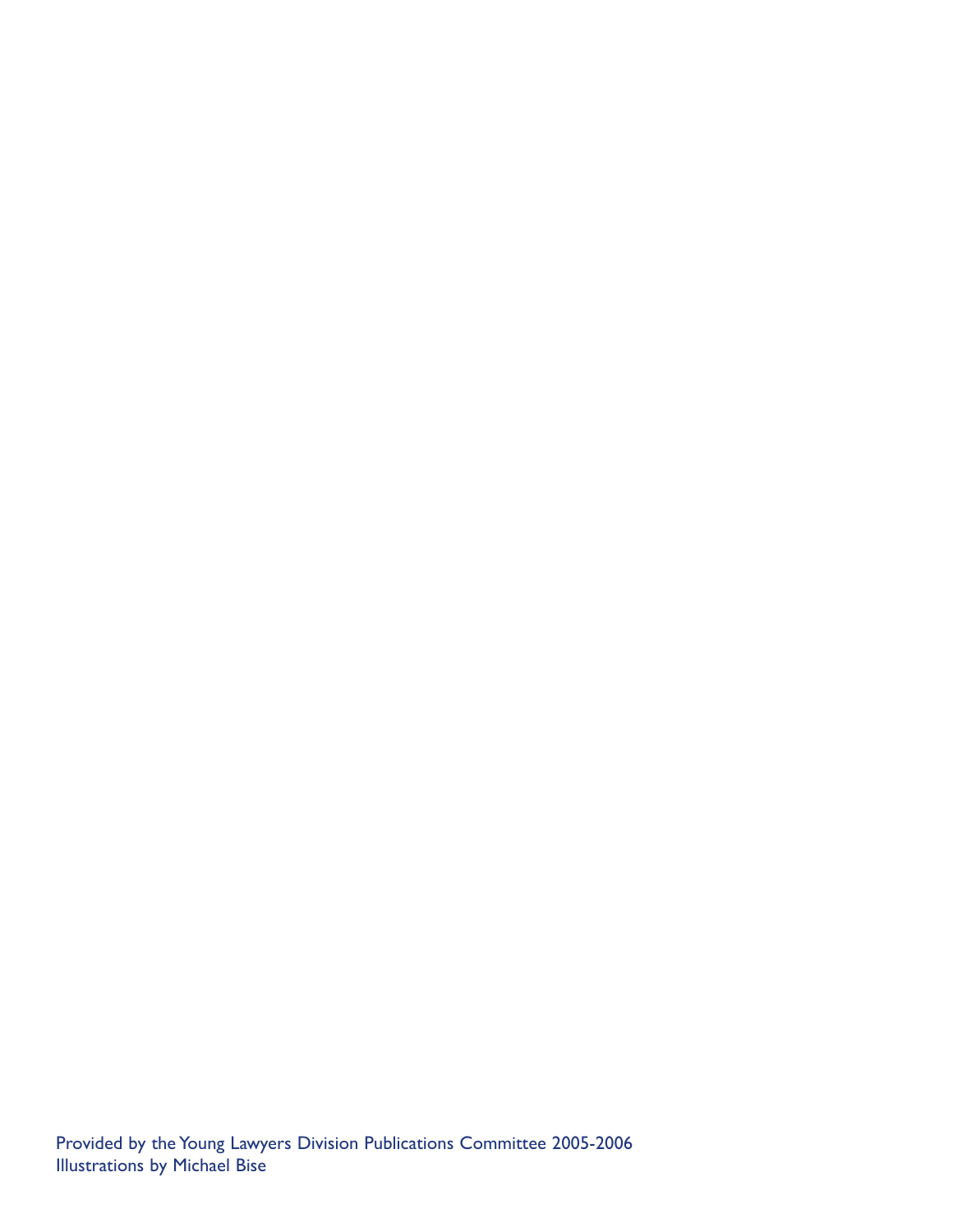# **TABLE OF CONTENTS**

### **CHAPTER 1 Most Frequently Asked Questions 4**

- A. What is Magistrate's Court?
- B. How do you file a lawsuit in Magistrate's Court?
- C. How will you know if you have been sued in Magistrate's Court?
- D. What should you do if you are sued in Magistrate's Court?
- E. What happens if you have been sued and you decide not to respond within thirty days?
- F. What happens if the Magistrate's Court enters a Default Judgment against you?
- G. How will you know if the Defendant files a claim against you after you have sued the Defendant?
- H. What should you do if the Defendant files a Counterclaim against you?
- I. How do you know where to go for the trial and when to go there?
- J. What can you do if you know that you will not be able to go to Magistrate's Court on the day that trial is scheduled?
- K. What happens if the Defendant files a Counterclaim against you and you fail to appear at trial?
- L. What happens if the Plaintiff and the Defendant do not appear for trial?
- M. Are you entitled to a jury trial?
- N. What happens at trial?
- O. What happens if you believe that a person will help your position but you do not believe that the person will come to trial?
- P. What happens if you disagree with the final decision?
- Q. How do you appeal a judgment in Magistrate's Court?
- R. If you appeal the case, will you be able to have a jury trial?

#### **CHAPTER II Definitions 8 CHAPTER III Forms 9**

*Note: Forms A–J are provided in this book. Other forms are available from the Magistrate's Court.*

- A. Summons
- B. Notice of Civil Appeal
- C. Affidavit of Default
- D. Affidavit and Itemization of Accounts
- E. Affidavit of Change of Venue
- F. Notice of Intention to Seek Change of Venue
- G. Amendment to Complaint
- H. Counterclaim
- I. Answer
- J. Complaint
- K. Judgment
- L. Subpoena of Witness
- M. Dismissal
- N. Partial Satisfaction of Judgment
- O. Petition and Order for Appointment of Guardian *Ad Litem*
- P. Order of Change of Venue
- Q. Notice of Exception to Sureties
- R. Notice of (Trial or Hearing, etc.)
- S. Notice of Default Judgment
- T. Jury Summons
- U. Jury Duty Certification
- V. Bond Undertaking and Order
- W. Memorandum of Costs
- X. Affidavit (Claim and Delivery)
- Y. Affidavit and Claim for Immediate Delivery of Property (Claim and Delivery)
- Z. Order of Immediate Possession
- AA. Undertaking by Surety and Approval (Claim and Delivery)
- BB. Notice of Right to Preseizure Hearing (Claim and Delivery)
- CC. Order Restraining Damage or Concealment of Property (Claim and Delivery)
- DD. Application for Ejectment (Eviction)
- EE. Rule to Vacate or Show Cause (Eviction)
- FF. Writ of Ejectment
- GG. Affidavit of Plaintiff (Distraint)
- HH. Notice of Predistress Hearing (Distraint)
- II. Affidavit of Abandonment (Distraint)
- JJ. Affidavit (Attachment)
- KK. Bond Undertaking and Approval (Attachment)
- LL. Warrant of Attachment

#### **CHAPTER IV Administrative & Procedural Rules for Magistrate's Court 33**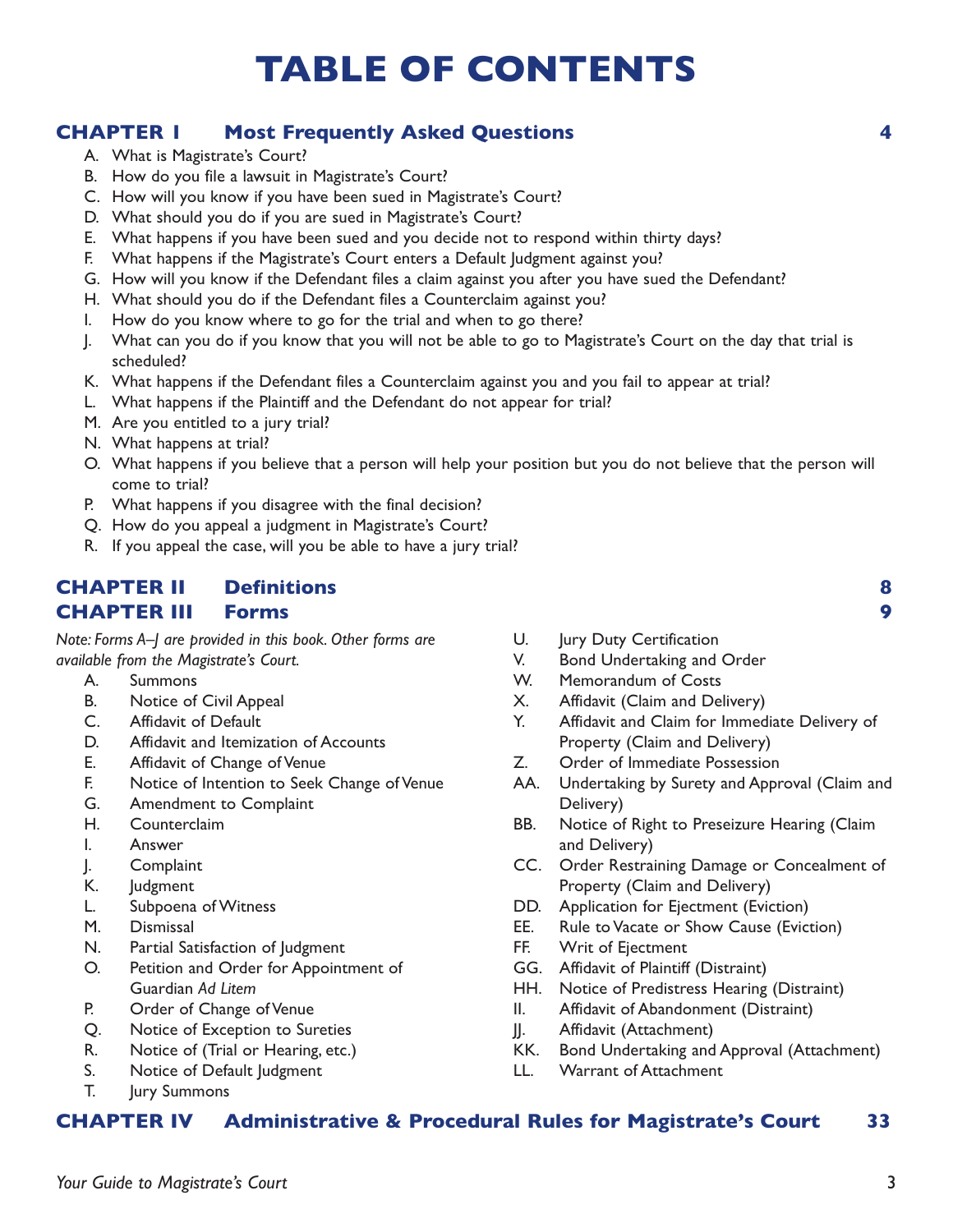# **Chapter I MOST FREQUENTLY ASKED QUESTIONS**

### **What is Magistrate's Court?**

Magistrate's Court is a court of law.You may file a civil lawsuit in Magistrate's Court if:

- You believe that you or your property has been injured or damaged.
- The value of that injury or damage is \$7500.00 or less.

## **How do you file a lawsuit in Magistrate's Court?**

If you believe that you or your property has been injured or damaged, you may decide to file a lawsuit in Magistrate's Court.Your belief that you or your property has been damaged or injured is called a **Claim**.To file the lawsuit, follow these steps:

- Identify the county where the person lives or company does business that you claim injured or damaged you or your property.You will need to file your lawsuit in that county.There are Magistrate's Courts in each county.You can find the number for Magistrate's Court in the "County Government" section of your phone book.
- Explain to the Magistrate's Court what you are claiming and why.You can do this in writing or orally.
- In that explanation or statement, you must identify who you claim injured you or your property.You may identify an individual, many individuals or an organization. Every party you identify must be related in some way to the injury that you are claiming.
- Decide whether you want to attach to the statement any documents or papers that support your claim. If you have questions, you may ask the Magistrate's Court personnel.
- You must pay a filing fee when you file the Complaint.The amount of the fee changes depending on the county in which the Magistrate's Court is located.

## **How will you know if you have been sued in Magistrate's Court?**

You will know that you have been sued in Magistrate's Court when you receive a document called a **Complaint**. A Complaint is a short written statement filed by the person suing you. The person who filed the suit is called a **Plaintiff**. The Plaintiff first files the Complaint with the Magistrate's Court.The Complaint then is sent to you.You are called the **Defendant.**

### **What should you do if you are sued in Magistrate's Court?**

If you receive a Complaint, you may take certain actions in order to defend your position:

- Explain your position to the Magistrate's Court.You can do this in writing or orally.
- You need to explain your position within the thirty-day period following your receipt of the Complaint.To determine when the thirtyday period ends, count thirty days beginning the day after you receive the Complaint. In other words, if you receive the Complaint on a Monday, day one of the thirty-day period will be the next day, or Tuesday.
- If Plaintiff's claim is valued by the Plaintiff at \$25 or less, you must respond within five days.
- If you believe that you have a claim against the Plaintiff that



4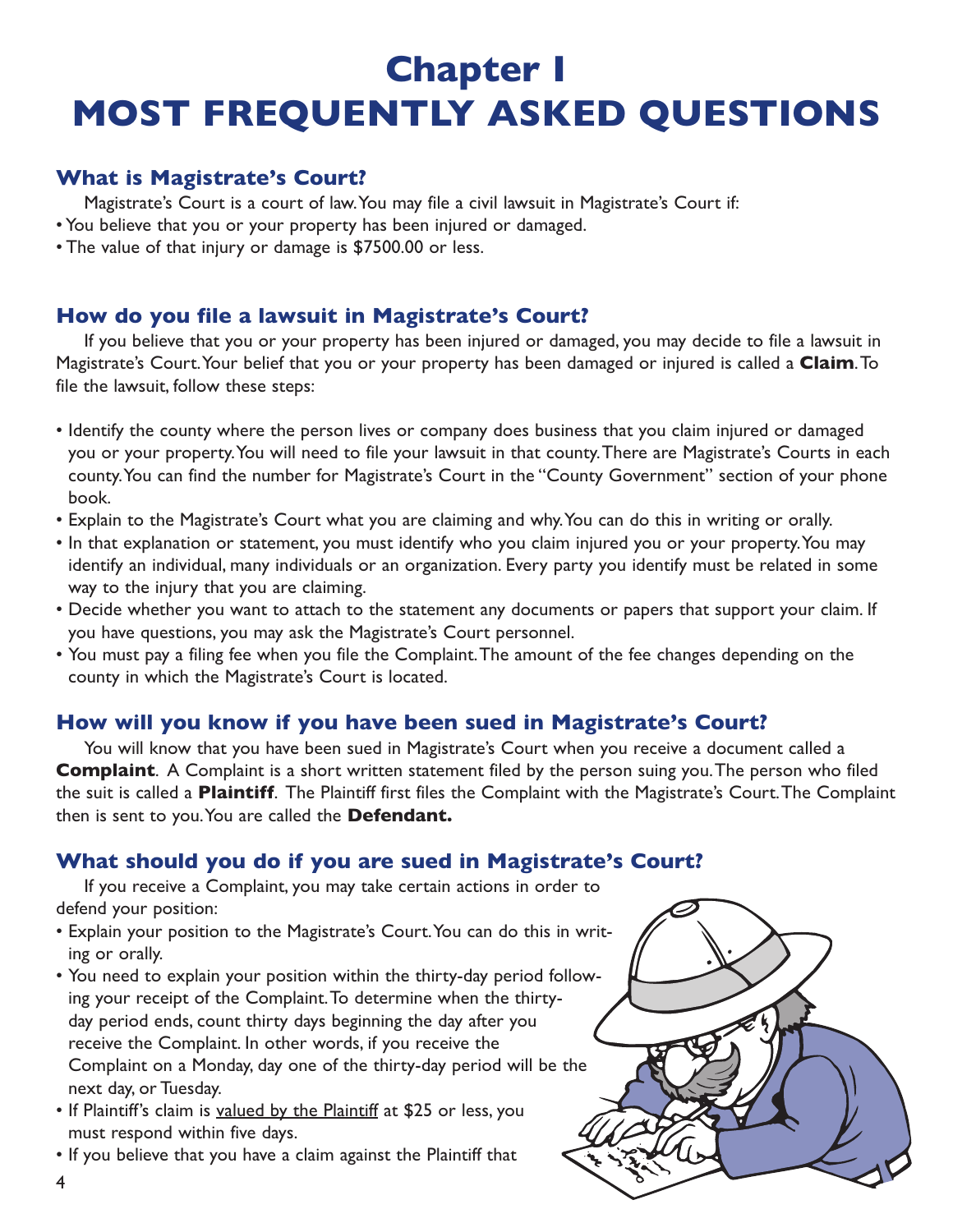relates to his or her claims against you, you may explain to the Magistrate's Court what you are claiming and why.You can do this in writing or orally.

• Not all claims can be brought in Magistrate's Court. For example, only claims valued at \$7500.00 or less can be brought in Magistrate's Court. Therefore, if the value of your claim against the Plaintiff is more than \$7500.00, you must agree to accept no more than \$7500.00 if you want to bring the claim in Magistrate' Court. If you agree to accept \$7500.00 or less, you cannot sue the Plaintiff for the amount over \$7500.00 at a later time.

## **What happens if you are sued and you decide not respond within 30 days?**

If you receive a Complaint and decide not to defend your position within thirty days, the Magistrate's Court will enter a **Default Judgment**. In other words, the Plaintiff will win the lawsuit.This means that the Plaintiff will be entitled to the money or relief that he or she claims that you owe him or her.



## **What happens if the Magistrate's Court enters a default judgement against you?**

If the Magistrate's Court enters a Default Judgment, then:

- The Magistrate's Court will notify you that you have lost the lawsuit.
- The Magistrate's Court may order you to pay the person who won the lawsuit.
- The Magistrate's Court may order you to pay the total amount due at one time or in **installments**. If the Magistrate's Court orders you to pay in installments, you will not need to pay the total amount at one time. Instead, the Magistrate's Court will allow you to make smaller payments over a specific period of time, rather than one large payment.These smaller payments are called **installment payments**.
- If the Magistrate's Court orders you to make installment payments and you fail to make an installment payment, the total amount of the judgment will become due immediately. In other words, the Magistrate's Court will not allow you to continue making smaller payments. Instead, you will have to make one large payment.
- If you do not pay the total amount due, you may suffer legal consequences.An example of the legal consequences is a negative effect on your credit.

## **How will you know if the defendant files a claim against you after you have sued the defendant?**

You will know that the person you sued has filed a claim against you when you receive a document called a **Counterclaim**.A Counterclaim is a short written statement filed by the Defendant.The Defendant first files the Counterclaim with the Magistrate's Court.The Counterclaim then is sent to you.

## **What should you do if the defendant files a countersuit against you?**

If the Defendant files a Counterclaim against you:

- You should file a reply to the Counterclaim thirty days after you receive it.To determine when the thirtyday period ends, count thirty days beginning the day after you receive the Counterclaim. In other words, if you receive the Counterclaim on a Monday, day one of the thirty day period will be the next day, or Tuesday.
- If the Counterclaim is valued by the Defendant at \$25 or less, you must respond within five days.
- You also will need to appear at trial to defend your position.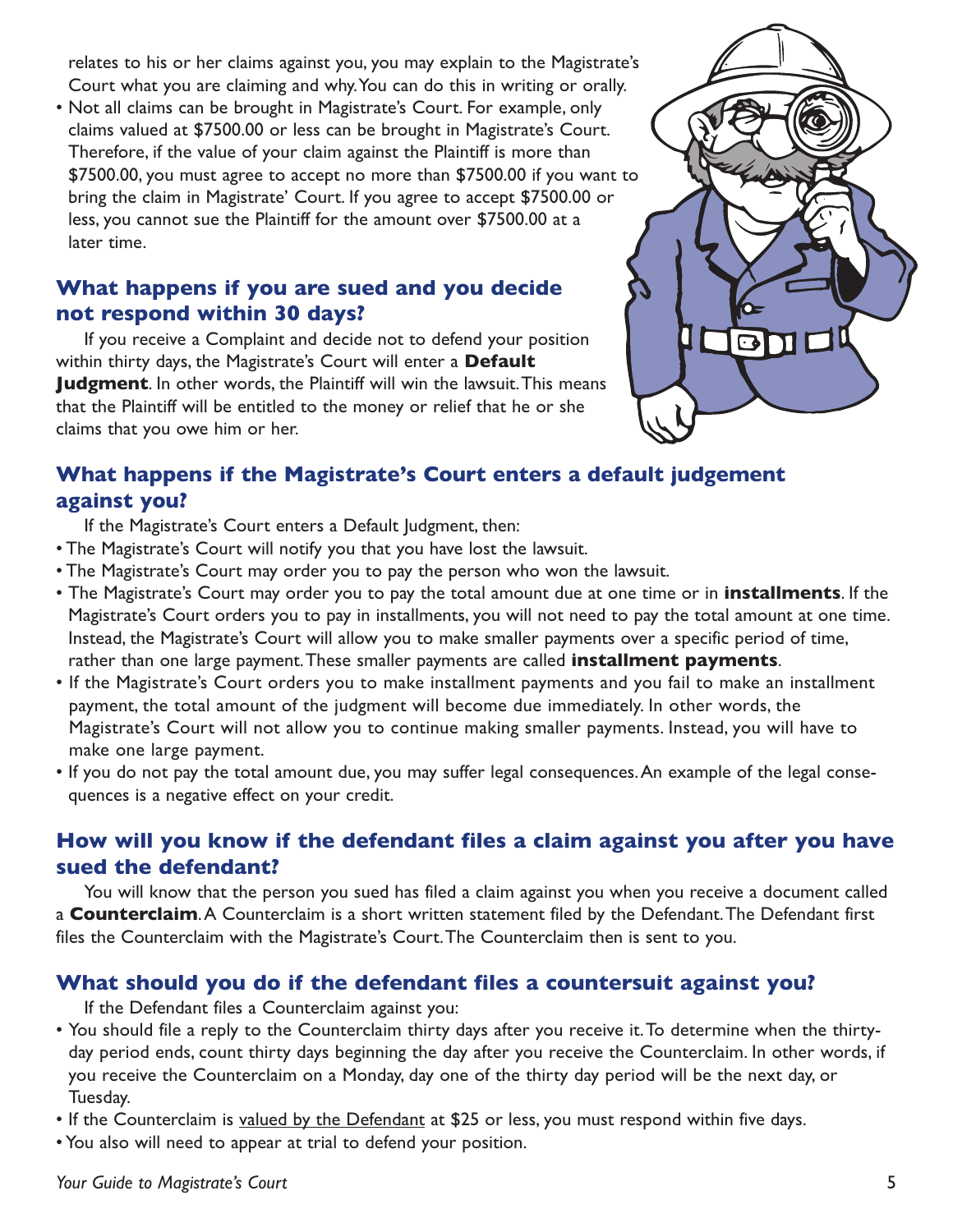#### **How do you know where to go for the trial and when to go there?**

The Magistrate's Court will contact you to tell you the date and location of the trial.The Magistrate's Court will contact both the Plaintiff and the Defendant.

### **What can you do if you know that you will not be able to go to Magistrate's Court on the day that trial is scheduled?**

Once you know the date and location of the trial, you should decide whether you will be able to go to trial on that date.You must have an important and valid reason for not being able to go to Magistrate's Court. If you do have an important and valid reason, you must contact the Magistrate's Court to get permission to get the trial rescheduled or **continued**. Usually, you can only get permission to reschedule once.

### **What happens if the defendant files a counterclaim against you and you fail to appear at trial?**

If the Defendant files a Counterclaim against you, you should appear at trial to argue your claims against the Defendant and to defend your position. If you do not appear at trial, the Magistrate's Court will **dismiss** your claims against the Defendant. In other words, you will not win the lawsuit.Additionally, if you do not appear at trial, the Magistrate's Court will rule in favor of the Defendant. In other words, the Defendant will win his or her claims against you.This means that the Defendant will be entitled to the money or relief that he or she claims that you owe him or her.

### **What happens if the plaintiff and defendant do not appear for trial?**

If the Plaintiff and the Defendant fail to appear for trial, then the Magistrate's Court will dismiss all the claims that were filed. In other words, neither the Plaintiff nor the Defendant will win.Additionally, if the Magistrate's Court dismisses the claims, the lawsuit will no longer exist.

### **Are you entitled to a jury trial?**

Dda

If you want a jury trial, you must send a written request for a jury trial to the Magistrate's Court at least five working days before the date of the trial.

### **What happens at trial?**

You and your opponent will appear before the Magistrate Judge at the same time in the courtroom.

#### **If you are the Plaintiff:**

• You will explain your claims and your position first.

- You may ask questions to any witnesses whom you believe will support your position.
	- You may give the Magistrate Judge any documents or things that you believe will support your position.
	- You may ask the Defendant questions that relate to your claims.

• If you do not have an attorney or if the Defendant does not have an attorney, the Magistrate Judge will question you, the Defendant and any witnesses.

#### **If you are the Defendant:**

• You will explain your position and any claims that you may have after the Plaintiff explains his or her claims and position.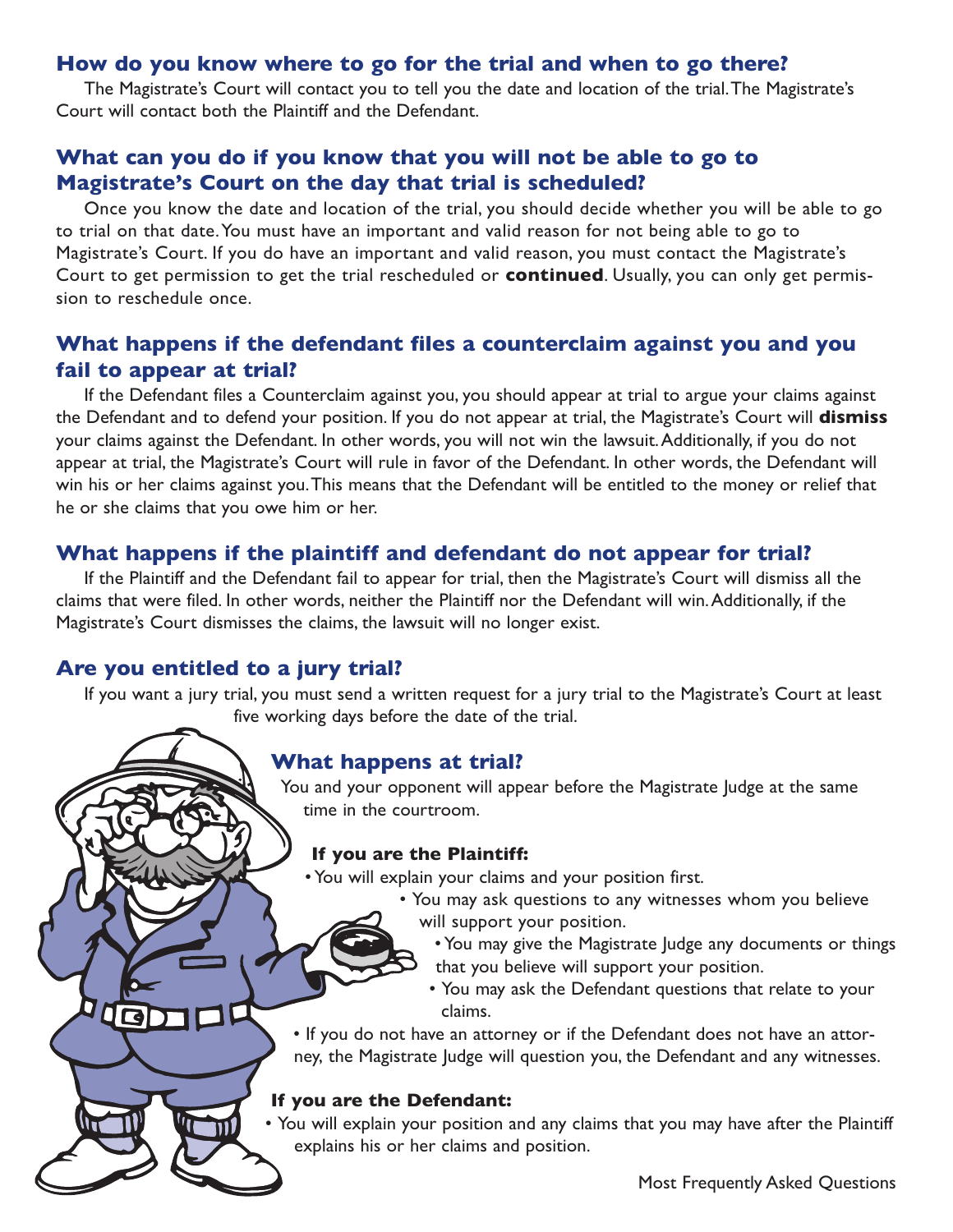- You also may ask questions to any witnesses whom you believe will support your position.
- You also may give the Magistrate Judge any documents or things that you believe will support your position.
- You may ask the Plaintiff questions that relate to your position and your claims.
- If you do not have an attorney or if the Plaintiff does not have an attorney, the Magistrate Judge will question you, the Plaintiff and any witnesses.

Anything that the Plaintiff, the Defendant and the witnesses say will be **under oath**. In other words, if any individual does not tell the truth, that individual may have committed perjury. After you and your opponent have explained your positions, either the Magistrate Judge or the jury will review the information.As soon as the Magistrate Judge or the jury finishes reviewing the information, the Magistrate Judge or the jury will decide the outcome of the lawsuit.The Magistrate Judge will tell both parties at the same time in the courtroom who won the case.This is called the **verdict**.

## **What happens if you believe that a person will help your position but you do not believe that the person will come to trial?**



You may believe that a person or many people have information that will support your position. You may ask anyone to come to trial to be a **witness**.A witness will answer questions asked to him or her by you, the opposing party and the Magistrate Judge. Some people you want to be witnesses will not come to trial if you ask them. If someone refuses to be a witness, you may contact the Magistrate's Court.The Magistrate's Court may have the power to **issue a subpoena** to force the person to come to trial.

## **What happens if you disagree with the final decision?**

You may not agree with the final decision.This final decision is called a **judgment**. If you disagree with the judgment, you may file a motion for a new trial within five days from the date you receive notice of the judgment.You do not have to file a motion for new trial. Instead, you may appeal to the circuit court to review the decision.

## **How do you appeal a judgment in Magistrate's Court?**

In order to appeal a judgment in Magistrate's Court, you must:

- Send a Notice of Appeal to the clerk of circuit court in the county where the Magistrate's Court is located.
- Send a Notice of Appeal to the Magistrate who heard the case.
- Send a Notice of Appeal to your opponent.
- Send all Notices of Appeal within thirty days after you receive notice of the judgment.

## **If you appeal the case, will you be able to have a jury trial?**

No, your appeal only will be heard by a circuit court judge.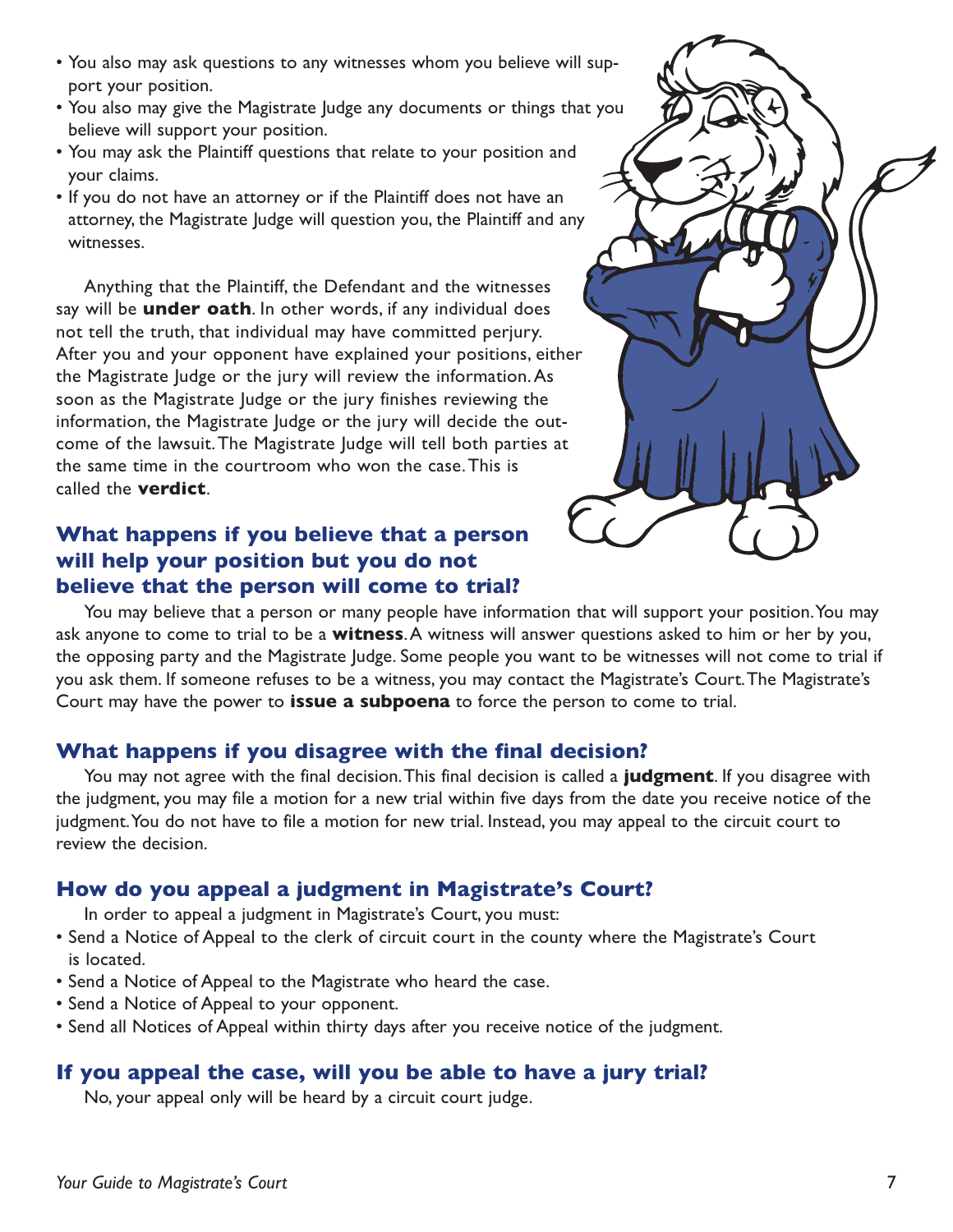# **Chapter II DEFINITIONS**

| <b>Abandonment</b>                | Give up title or right to property                                                                                                           | <b>Plaintiff</b>              | The person who filed the lawsuit                                                                                          |
|-----------------------------------|----------------------------------------------------------------------------------------------------------------------------------------------|-------------------------------|---------------------------------------------------------------------------------------------------------------------------|
| <b>Accounts</b>                   | Statement of money owed, including<br>the reason that the money is owed                                                                      | <b>Predistress</b><br>hearing | Hearing before the Magistrate Judge<br>in which tenant or person renting                                                  |
| <b>Affidavit</b>                  | Written or printed statement of<br>facts made voluntarily and willingly<br>under oath                                                        |                               | property can prove why his or her<br>personal property should not be<br>taken to satisfy the debt owed to the<br>landlord |
| <b>Attachment</b>                 | Act of taking someone's property in<br>order to satisfy or pay for a judgment                                                                | <b>Subpoena</b>               | Document or paper that requires a<br>person to appear at a specific time                                                  |
| <b>Bond</b><br><b>Undertaking</b> | Written agreement or promise<br>to pay money or to take some action<br>where another person fails to pay<br>money or to take some action     | <b>Sureties</b>               | and place to give testimony<br>Plural of surety; person who agrees<br>to pay money or to take some action                 |
| <b>Claim</b>                      | Your belief that you or your property<br>has been damaged or injured                                                                         |                               | when another person fails to pay<br>money or to take some action                                                          |
| <b>Complaint</b>                  | A short written statement filed by<br>the person bringing the lawsuit                                                                        | <b>Testimony</b>              | Spoken evidence presented to<br>Magistrate's Court by a person<br>under oath                                              |
| <b>Continuance</b>                | To continue or reschedule a trial or<br>a hearing                                                                                            | <b>Venue</b>                  | County or place where injury<br>occurred or where trial will occur                                                        |
| <b>Counterclaim</b>               | A short written statement filed by<br>the Defendant that makes a claim<br>against the Plaintiff                                              | <b>Verdict</b>                | Outcome of the lawsuit or who won<br>the case                                                                             |
| <b>Default</b><br>judgment        | Final decision in a lawsuit that is<br>entered when a party fails to respond<br>to a claim filed against him or her                          |                               |                                                                                                                           |
| <b>Defendant</b>                  | The person being sued                                                                                                                        |                               |                                                                                                                           |
| <b>Distraint</b>                  | Seizure of goods or property to sat-<br>isfy delinquent or late rent payments                                                                |                               |                                                                                                                           |
| <b>Ejectment</b>                  | Legal word used to describe the<br>process of returning possession of<br>property to the person who is enti-<br>tled to possess the property |                               |                                                                                                                           |
| <b>Guardian</b><br>ad litem       | Person appointed by Magistrate's<br>Court to represent an infant or<br>incompetent person                                                    |                               |                                                                                                                           |
| <b>Installment</b><br>payments    | Smaller payments made over a<br>specific period of time, rather than<br>one large payment                                                    |                               |                                                                                                                           |
| <b>Judgment</b>                   | Final decision of the lawsuit                                                                                                                |                               |                                                                                                                           |
| Oath                              | Promise by a person making a state-<br>ment to Magistrate's Court that the<br>statement is true                                              |                               |                                                                                                                           |
|                                   |                                                                                                                                              |                               |                                                                                                                           |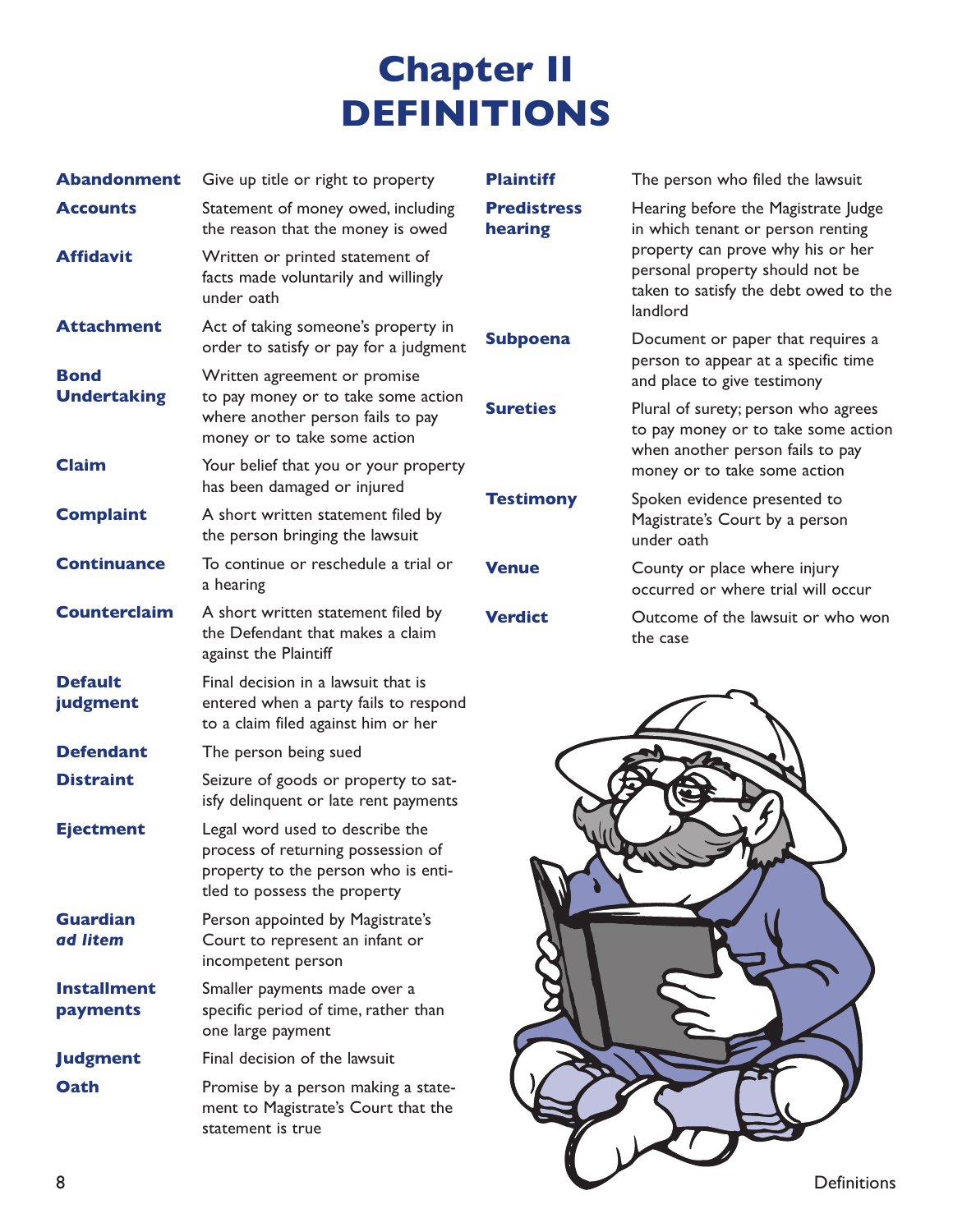

*Your Guide to Magistrate's Court* 9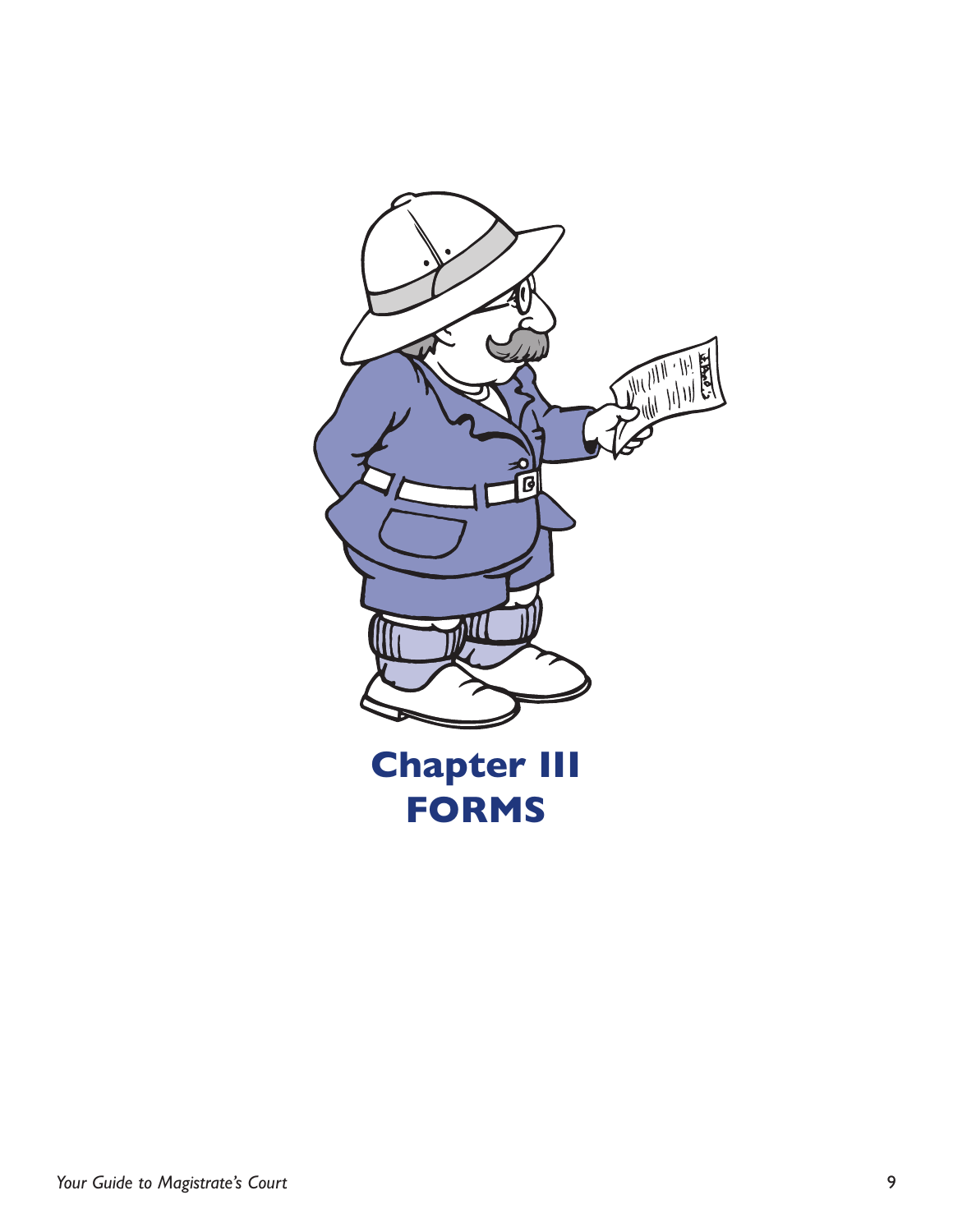|                         | <b>CIVIL CASE NUMBER</b> |
|-------------------------|--------------------------|
| STATE OF SOUTH CAROLINA |                          |
| COUNTY OF               | IN THE MAGISTRATES COURT |
|                         |                          |
| PLAINTIFF(S)            |                          |
| VS.                     | <b>SUMMONS</b>           |
|                         |                          |
| DEFENDANT(S)            |                          |

## 

YOU ARE SUMMONED and required to answer the allegations of the attached complaint within \_\_\_\_\_ days from the first day after receipt of this summons. Your answer must be received by the magistrates 

If you fail to answer within the prescribed time, a judgment maybe entered against you for the amount or other remedy requested in the attached complaint, plus interest and costs.

MAGISTRATE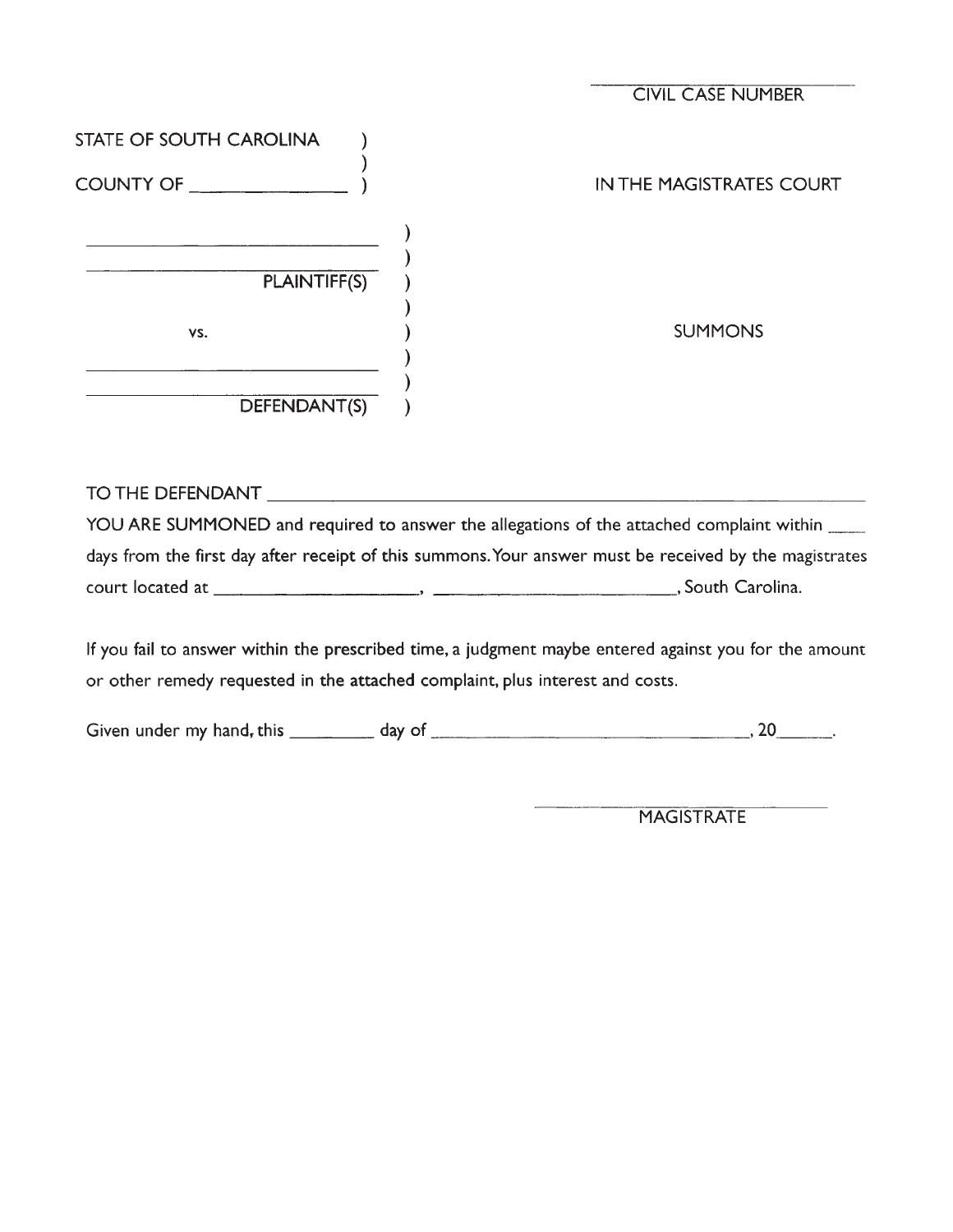|                                                                                                                             | <b>CIVIL CASE NUMBER</b>                                                                           |
|-----------------------------------------------------------------------------------------------------------------------------|----------------------------------------------------------------------------------------------------|
| STATE OF SOUTH CAROLINA                                                                                                     |                                                                                                    |
|                                                                                                                             | IN THE MAGISTRATES COURT                                                                           |
| $\begin{array}{c c} \hline \rule{0mm}{2.2mm} & & \end{array}$                                                               |                                                                                                    |
| VS.<br><u> 1989 - Jan James James James James James James James James James James James James James James James James J</u> | <b>NOTICE OF APPEAL</b>                                                                            |
| DEFENDANT(S)                                                                                                                |                                                                                                    |
|                                                                                                                             |                                                                                                    |
|                                                                                                                             | hereby gives notice of intention to appeal from the judgment of the magistrates court in the above |
|                                                                                                                             | This notice of appeal is made subsequent to personal notice of the judgment which was received on  |
|                                                                                                                             | the $\frac{1}{20}$ day of $\frac{1}{20}$                                                           |

Signature of Plaintiff (or his attorney)

L.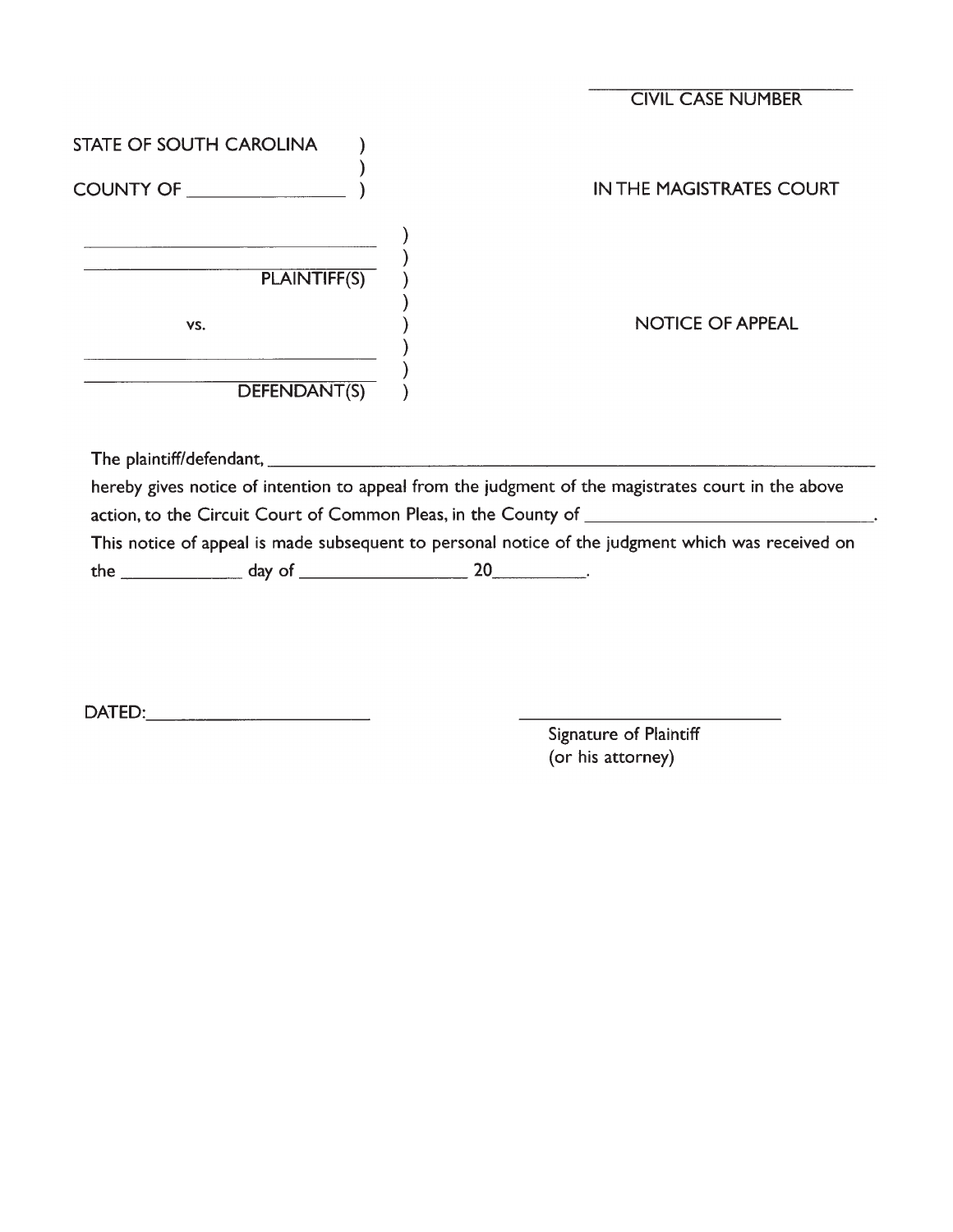|                                                                                                                                                                                                                                                      | <b>CIVIL CASE NUMBER</b>                                                                              |
|------------------------------------------------------------------------------------------------------------------------------------------------------------------------------------------------------------------------------------------------------|-------------------------------------------------------------------------------------------------------|
| STATE OF SOUTH CAROLINA                                                                                                                                                                                                                              |                                                                                                       |
| COUNTY OF ______________                                                                                                                                                                                                                             | <b>IN THE MAGISTRATES COURT</b>                                                                       |
| <u> Andreas Andreas Andreas Andreas Andreas Andreas Andreas Andreas Andreas Andreas Andreas Andreas Andreas Andreas Andreas Andreas Andreas Andreas Andreas Andreas Andreas Andreas Andreas Andreas Andreas Andreas Andreas Andr</u><br>PLAINTIFF(S) |                                                                                                       |
| VS.<br><u>a serie de la construcción de la construcción de la construcción de la construcción de la construcción de la c</u>                                                                                                                         | AFFIDAVIT OF DEFAULT                                                                                  |
| DEFENDANT(S)                                                                                                                                                                                                                                         |                                                                                                       |
|                                                                                                                                                                                                                                                      | Plaintiff, 1990 personally appeared before me,                                                        |
|                                                                                                                                                                                                                                                      | who being duly sworn, states that a summons and complaint in this action was served on the defendant, |
|                                                                                                                                                                                                                                                      | 20____________ which required that defendant to answer or appear before or on the ______________      |
| now in default.                                                                                                                                                                                                                                      |                                                                                                       |
|                                                                                                                                                                                                                                                      |                                                                                                       |
|                                                                                                                                                                                                                                                      | Signature Plaintiff/Defendant                                                                         |
| Magistrate or Notary Public for                                                                                                                                                                                                                      | (or his attorney)                                                                                     |
| South Carolina                                                                                                                                                                                                                                       |                                                                                                       |
|                                                                                                                                                                                                                                                      |                                                                                                       |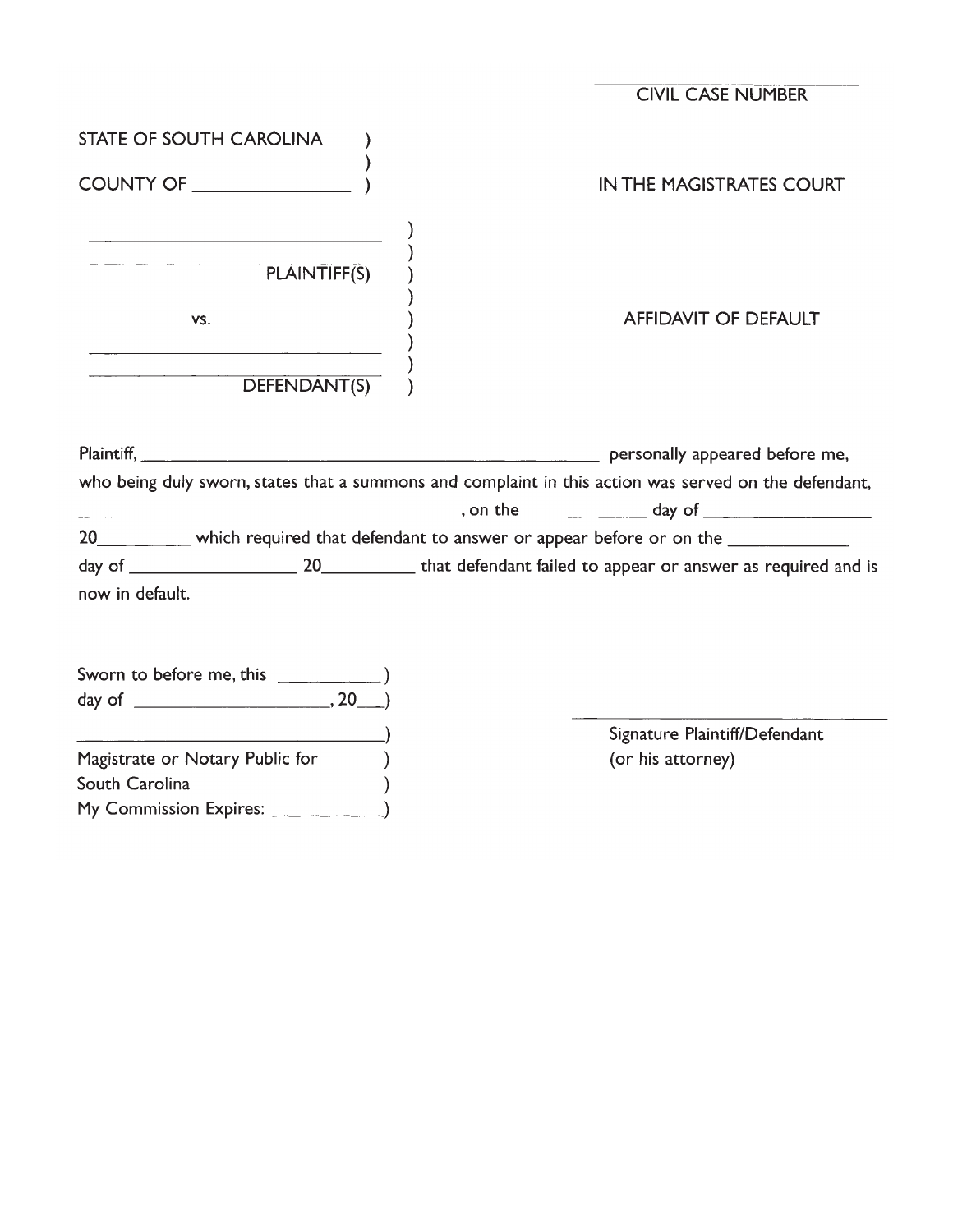|                         | <b>CIVIL CASE NUMBER</b>                        |
|-------------------------|-------------------------------------------------|
| STATE OF SOUTH CAROLINA |                                                 |
| COUNTY OF               | IN THE MAGISTRATES COURT                        |
|                         |                                                 |
| PLAINTIFF(S)            |                                                 |
| VS.                     | <b>AFFIDAVIT AND ITEMIZATION</b><br>OF ACCOUNTS |
| DEFENDANT(S)            |                                                 |

Dersonally appeared before me, who, being duly Plaintiff, sworn, states that he is the plaintiff in this action, and that the itemization of accounts which follows is true and correct.

He further states that no part of the sum included in the itemization below has been paid or satisfied in any fashion, and is today due and owed to him.

 $\mathbf{r}$  ,  $\mathbf{r}$  ,  $\mathbf{r}$  ,  $\mathbf{r}$  ,  $\mathbf{r}$ 

 $\mathbf{r}$ 

| <b>Itemization of Accounts</b> |   |
|--------------------------------|---|
|                                | œ |
|                                |   |
|                                |   |
|                                |   |
|                                |   |
|                                |   |
|                                |   |
|                                |   |
| <b>TOTAL</b>                   | œ |

(Copies of bills, papers or other proof of any of the above accounts should be attached to this document.)

| Sworn to before me, this        |      |  |
|---------------------------------|------|--|
| day of $\qquad$                 | . 20 |  |
|                                 |      |  |
| Magistrate or Notary Public for |      |  |
| South Carolina                  |      |  |
| My Commission Expires:          |      |  |

Signature Plaintiff/Defendant (or his attorney)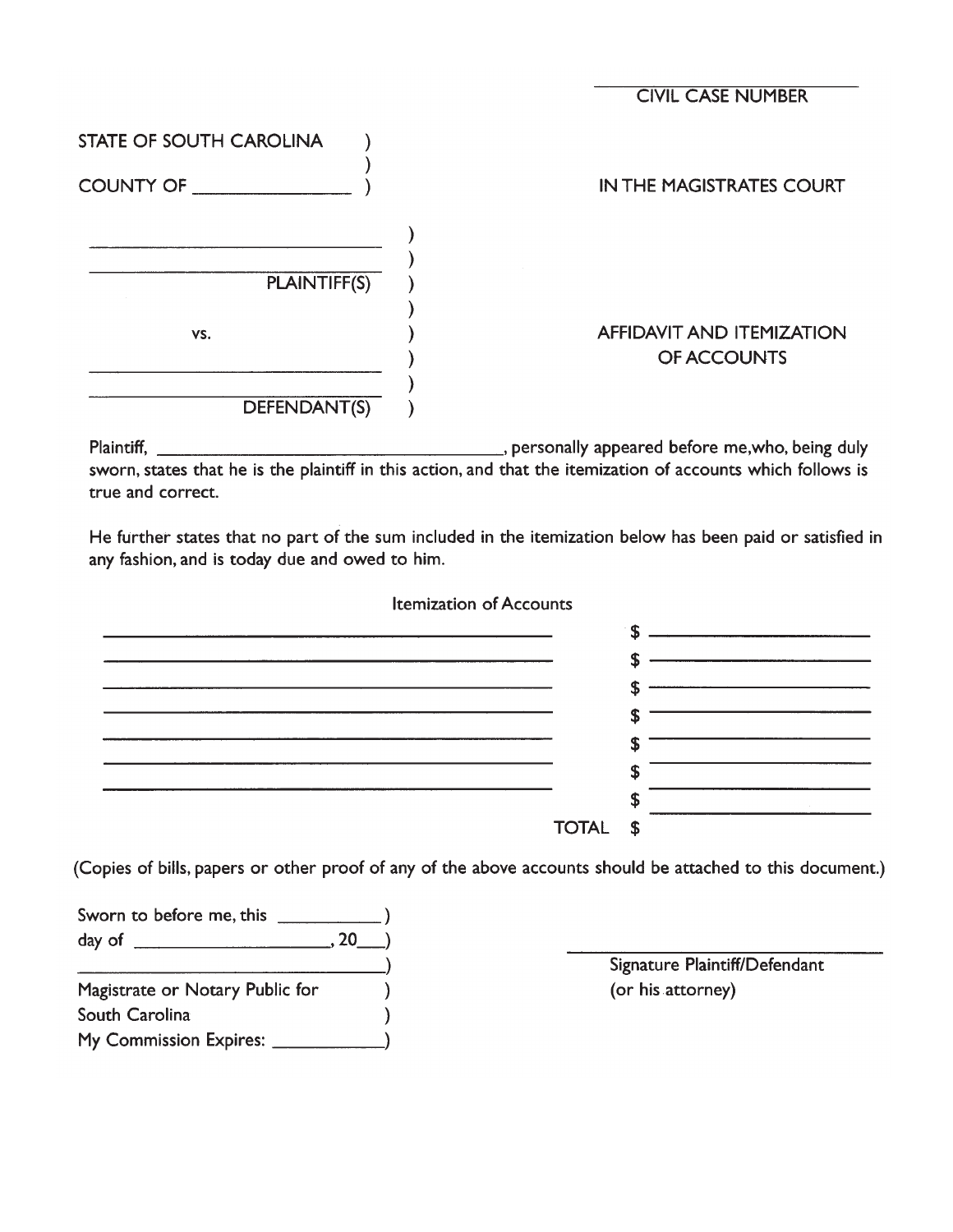|                                                                                                                      | <b>CIVIL CASE NUMBER</b>                                                                              |
|----------------------------------------------------------------------------------------------------------------------|-------------------------------------------------------------------------------------------------------|
| STATE OF SOUTH CAROLINA                                                                                              |                                                                                                       |
| COUNTY OF THE COUNTY OF                                                                                              | <b>IN THE MAGISTRATES COURT</b>                                                                       |
|                                                                                                                      |                                                                                                       |
|                                                                                                                      |                                                                                                       |
| PLAINTIFF(S)                                                                                                         |                                                                                                       |
|                                                                                                                      | <b>AFFIDAVIT FOR</b>                                                                                  |
| VS.                                                                                                                  | <b>CHANGE OF VENUE</b>                                                                                |
| <u> 1980 - Johann John Stone, mars eta bat eta bat eta bat eta bat eta bat eta bat eta bat eta bat eta bat eta b</u> |                                                                                                       |
| DEFENDANT(S)                                                                                                         |                                                                                                       |
|                                                                                                                      |                                                                                                       |
|                                                                                                                      | ___________, plaintiff/defendant, personally                                                          |
|                                                                                                                      | appearing before me, states that he believes that he is unable to have a fair trial before Magistrate |
|                                                                                                                      |                                                                                                       |
|                                                                                                                      | <u> 1980 - Andrea Andrew Maria (h. 1980).</u>                                                         |
|                                                                                                                      |                                                                                                       |
|                                                                                                                      |                                                                                                       |
|                                                                                                                      |                                                                                                       |
| and, therefore, requests that a change of venue be granted.                                                          |                                                                                                       |
|                                                                                                                      |                                                                                                       |
|                                                                                                                      |                                                                                                       |
|                                                                                                                      | Signature Plaintiff/Defendant                                                                         |
|                                                                                                                      | (or his attorney)                                                                                     |
| Magistrate or Notary Public for                                                                                      |                                                                                                       |
| South Carolina                                                                                                       |                                                                                                       |

 $\overline{\phantom{0}}$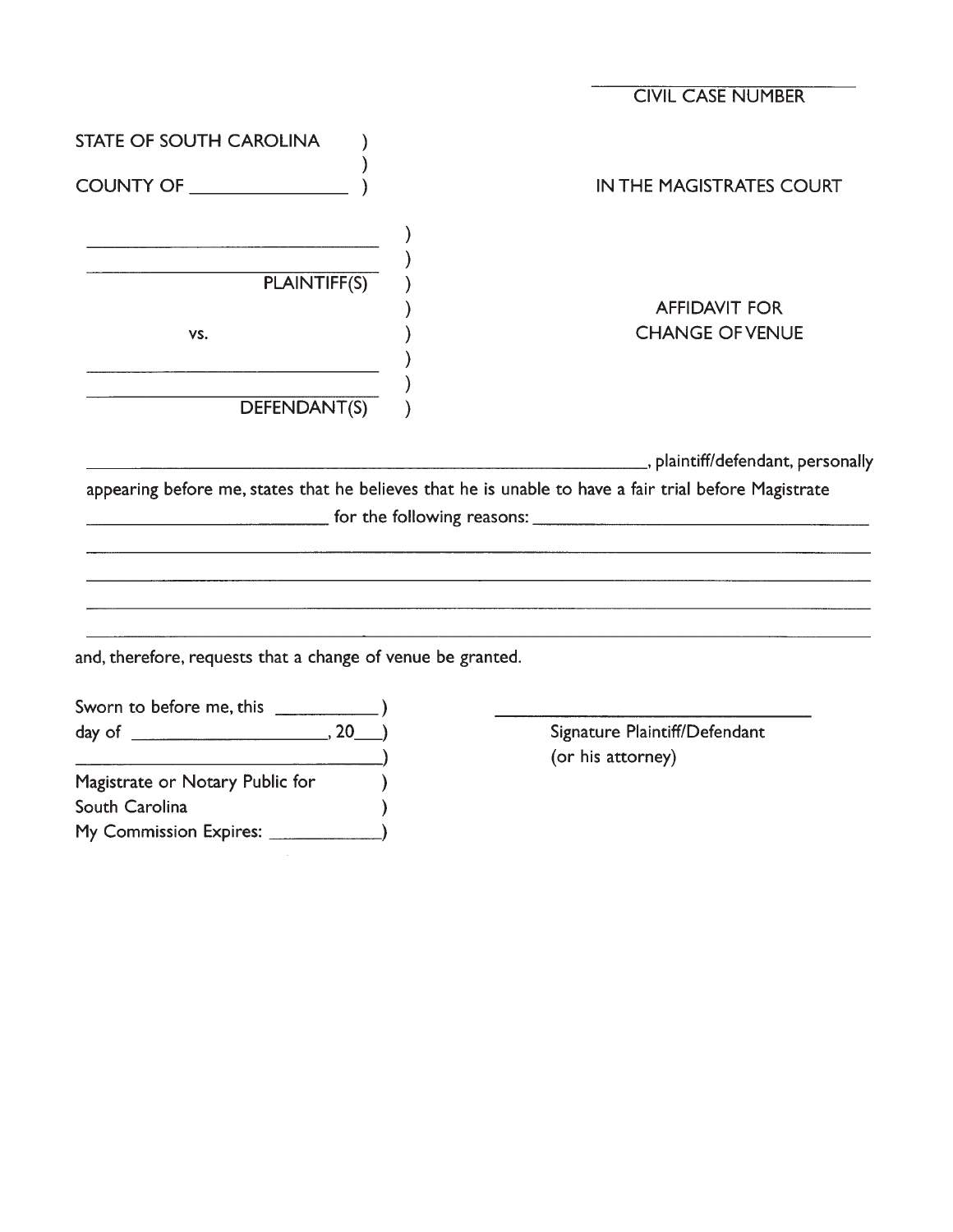|                         | <b>CIVIL CASE NUMBER</b> |
|-------------------------|--------------------------|
| STATE OF SOUTH CAROLINA |                          |
| COUNTY OF _______       | IN THE MAGISTRATES COURT |
|                         |                          |
| <b>PLAINTIFF(S)</b>     |                          |
|                         | NOTICE OF INTENTION      |
| VS.                     | <b>TO SEEK</b>           |
|                         | <b>CHANGE OF VENUE</b>   |
|                         |                          |
| DEFENDANT(S)            |                          |

the plaintiff/defendant in this action, intends to seek a change of venue before Magistrate 

Signature Plaintiff/Defendant (or his attorney)

 $\overline{\phantom{a}}$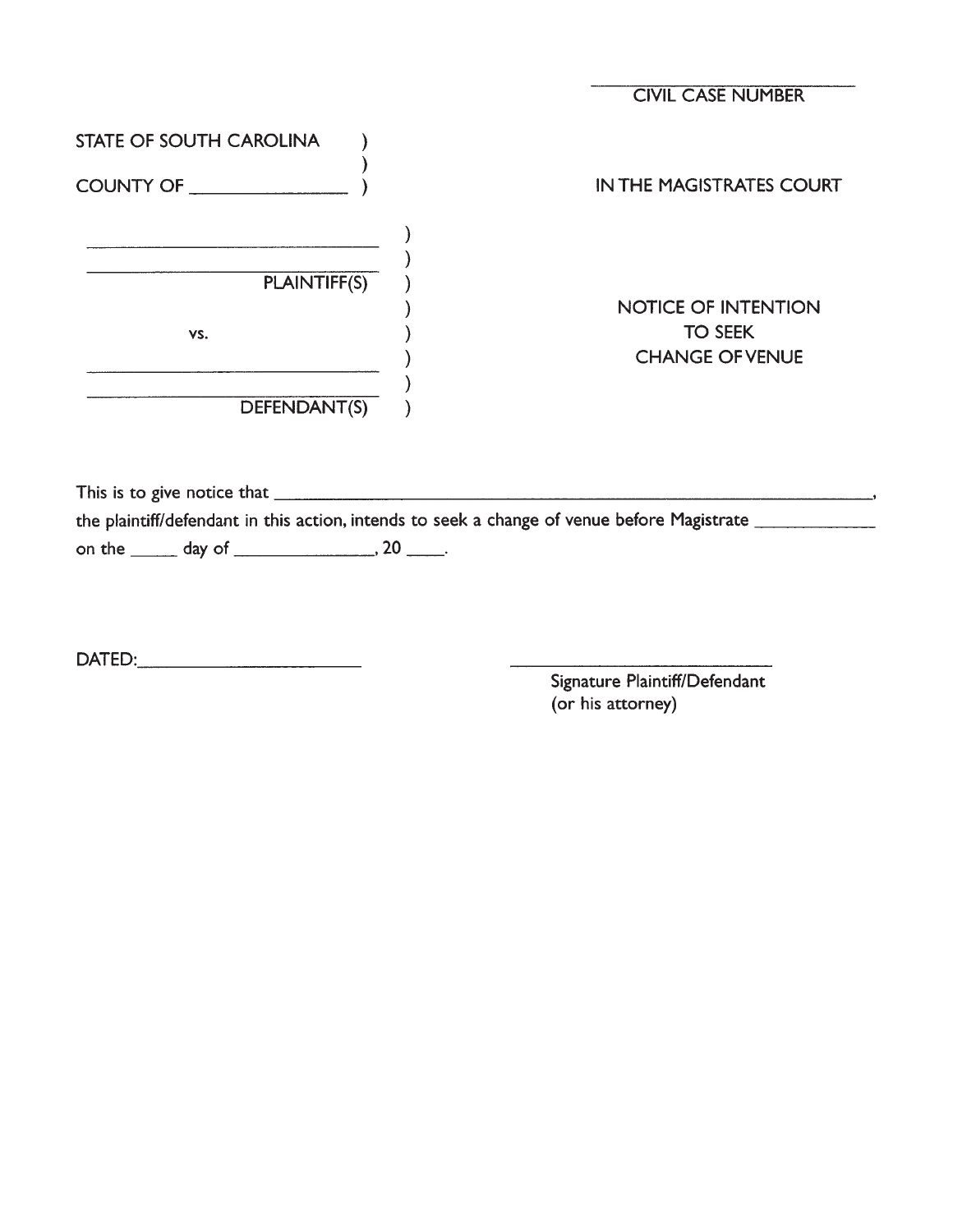|                                                       | <b>CIVIL CASE NUMBER</b>                                                                                        |
|-------------------------------------------------------|-----------------------------------------------------------------------------------------------------------------|
| STATE OF SOUTH CAROLINA<br>COUNTY OF <b>COUNTY OF</b> | <b>IN THE MAGISTRATES COURT</b>                                                                                 |
| PLAINTIFF(S)<br>VS.                                   | <b>AMENDMENT TO COMPLAINT</b>                                                                                   |
| DEFENDANT(S)                                          | at which time I was ignorant of the true facts as correctly stated below, I now do state for the purpose of     |
|                                                       | <u> 1989 - Jan Barat de Carlos III (m. 1989)</u>                                                                |
|                                                       |                                                                                                                 |
| DATED: ____________________________                   | the second contract of the second contract of the second second contract of the second second second and second |

Signature of Plaintiff<br>(or his attorney)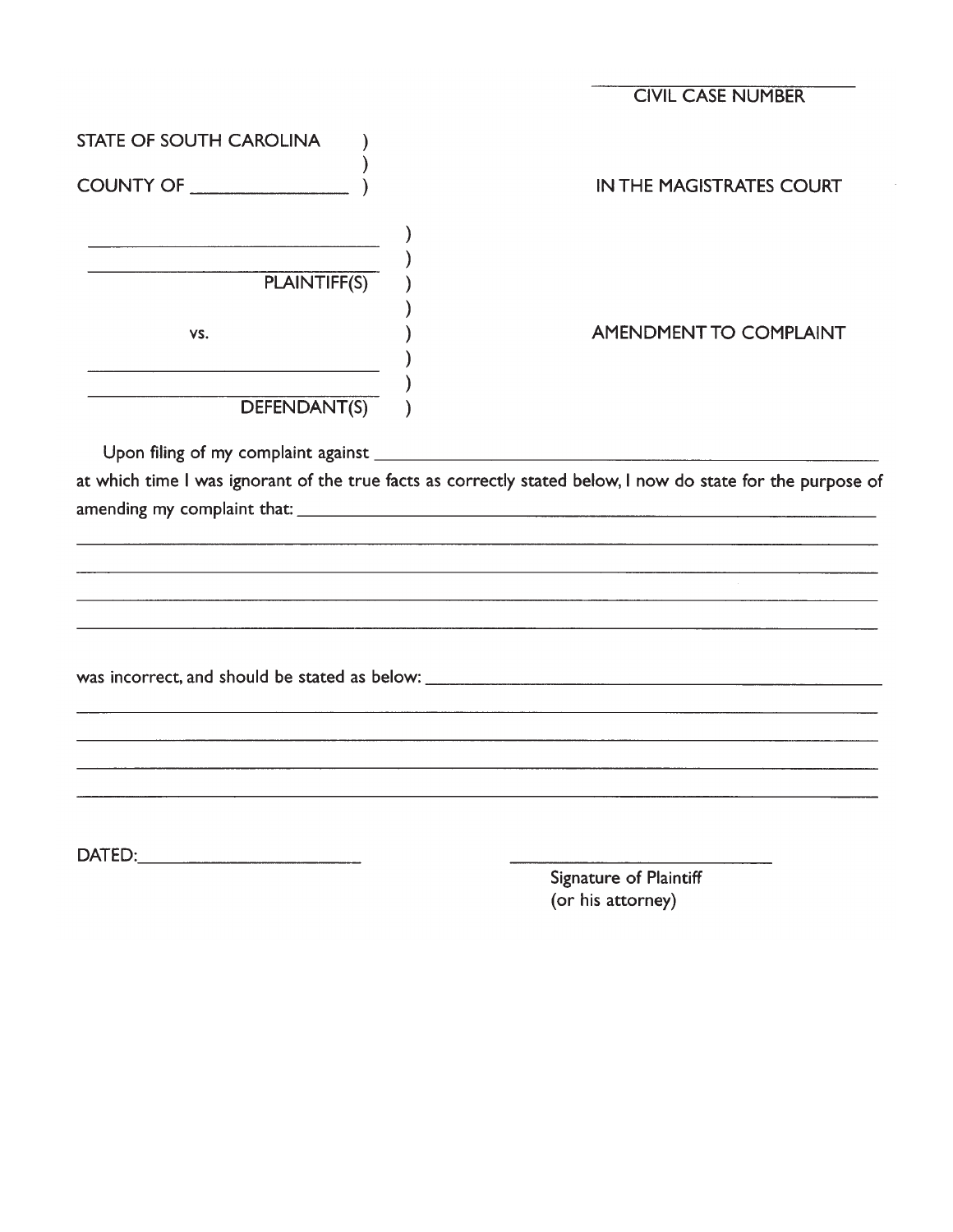|                  |                                |                       | <b>CIVIL CASE NUMBER</b> |  |
|------------------|--------------------------------|-----------------------|--------------------------|--|
|                  | <b>STATE OF SOUTH CAROLINA</b> |                       |                          |  |
| <b>COUNTY OF</b> |                                |                       | IN THE MAGISTRATES COURT |  |
|                  |                                |                       |                          |  |
|                  |                                | <b>PLAINTIFF</b>      |                          |  |
|                  |                                | <b>STREET ADDRESS</b> |                          |  |
| <b>CITY</b>      | <b>STATE</b>                   | <b>ZIP CODE</b>       |                          |  |
|                  |                                | <b>TELEPHONE</b>      |                          |  |
|                  |                                |                       |                          |  |
|                  | VS.                            |                       | <b>COUNTERCLAIM</b>      |  |
|                  |                                |                       |                          |  |
|                  |                                | <b>DEFENDANT</b>      |                          |  |
|                  |                                | <b>STREET ADDRESS</b> |                          |  |
| <b>CITY</b>      | <b>STATE</b>                   | <b>ZIP CODE</b>       |                          |  |
|                  |                                | <b>TELEPHONE</b>      |                          |  |
|                  |                                |                       |                          |  |

The defendant states he has a claim against the plaintiff in the amount of \$

The counterclaim arose out of the same transaction or occurrence as the plaintiff's claim as a result of 

(Attach supplement if necessary)

The defendant states that the information contained in the counterclaim is true and correct to the best of his knowledge. Defendant understands that should he be successful in this action and obtain judgment, and if plaintiff does not appeal within 10 days, this judgment becomes final. The defendant cannot commence another action involving the same parties and issues.

I state under penalty of perjury that the above is correct and truthful.

Signature of Defendant (or his attorney)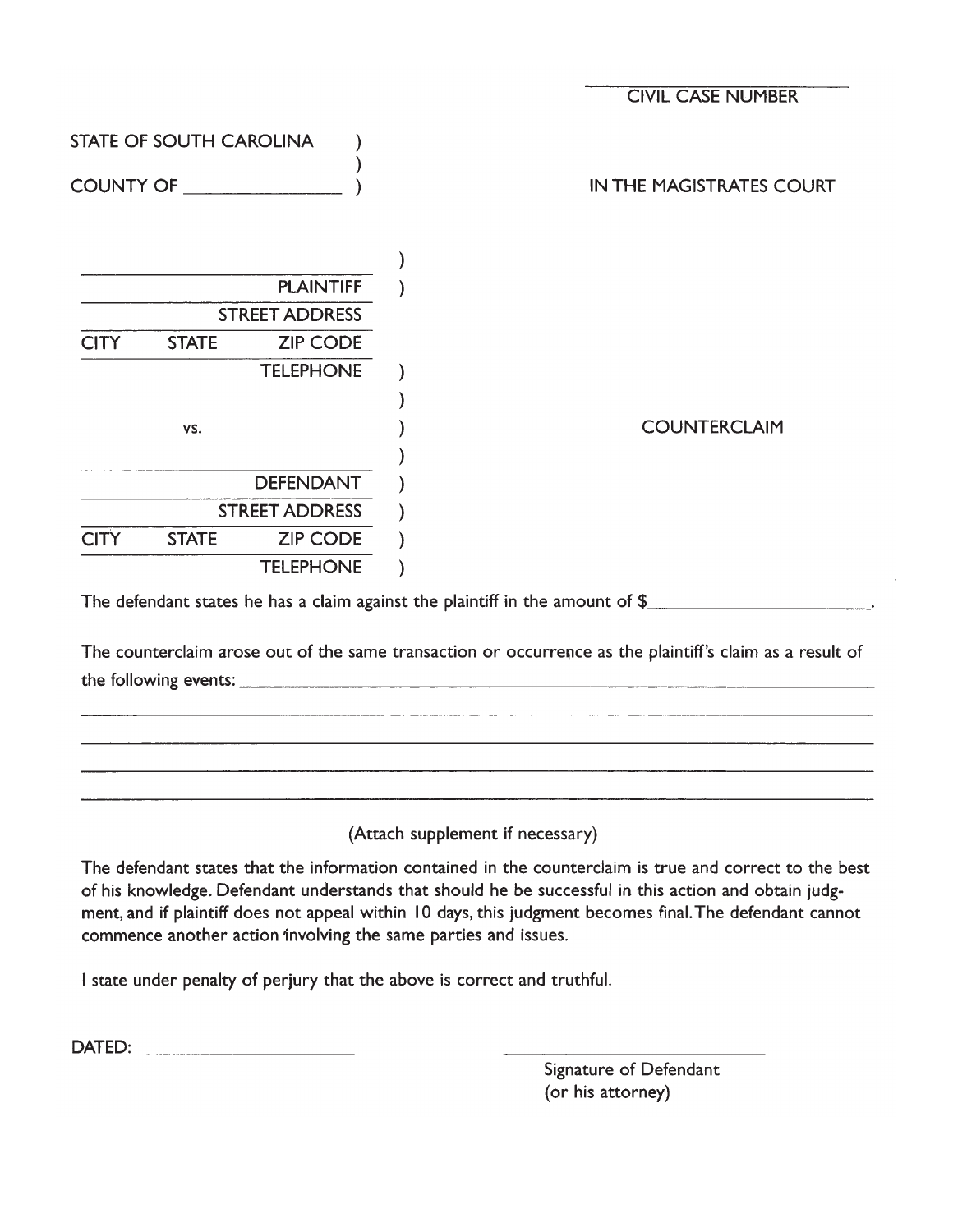|                  |                         |                       | <b>CIVIL CASE NUMBER</b> |
|------------------|-------------------------|-----------------------|--------------------------|
|                  | STATE OF SOUTH CAROLINA |                       |                          |
| <b>COUNTY OF</b> |                         |                       | IN THE MAGISTRATES COURT |
|                  |                         |                       |                          |
|                  |                         | <b>PLAINTIFF</b>      |                          |
|                  |                         | <b>STREET ADDRESS</b> |                          |
| <b>CITY</b>      | <b>STATE</b>            | <b>ZIP CODE</b>       |                          |
|                  |                         | <b>TELEPHONE</b>      |                          |
|                  |                         |                       |                          |
|                  | VS.                     |                       | <b>ANSWER</b>            |
|                  |                         |                       |                          |
|                  |                         | <b>DEFENDANT</b>      |                          |
|                  |                         | <b>STREET ADDRESS</b> |                          |
| <b>CITY</b>      | <b>STATE</b>            | <b>ZIP CODE</b>       |                          |
|                  |                         | <b>TELEPHONE</b>      |                          |

#### **CHECK ONE:**

A. I do not live in this county. I want this case transferred to my home county if possible.

B. I admit everything in the complaint and do not want a trial.

D. \_\_\_\_\_\_\_\_\_ I deny that I am responsible at all.

If you check "C" or "D", briefly explain the reasons for your answer:

### THE DEFENDANT STATES THAT THE INFORMATION CONTAINED IN THIS ANSWER IS TRUE AND CORRECT TO THE BEST OF HIS KNOWLEDGE.

**DATED: CONTRACTED: CONTRACTED:** 

Signature of Defendant (or his attorney)

KEEP A COPY OF THIS ANSWER AND BRING IT TO COURT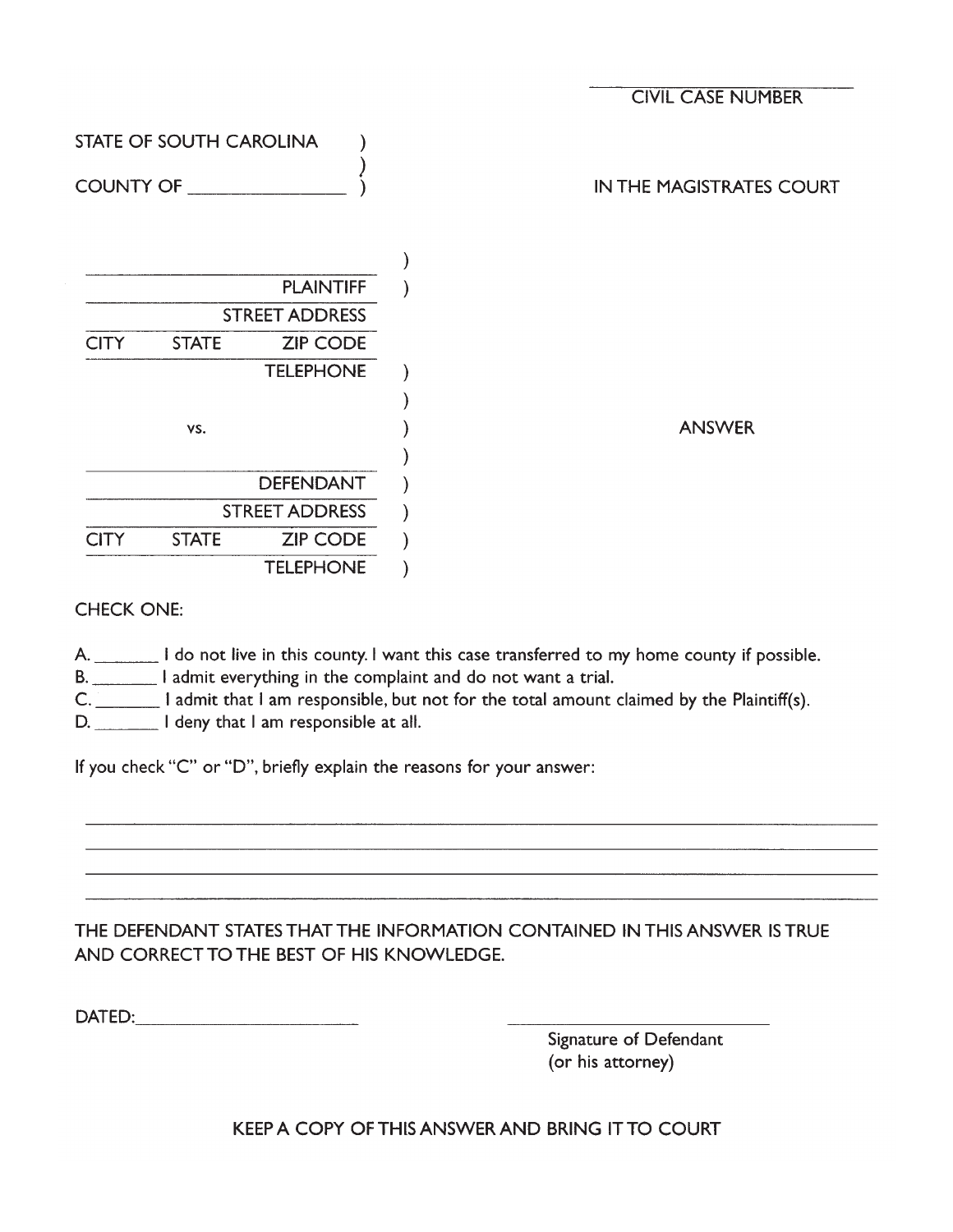## **INSTRUCTIONS TO DEFENDANT**

- 1. If you do not wish to oppose plaintiff's claim, you may:
	- a. Contact plaintiff and make an out-of-court settlement with the plaintiff before the trial date and file with the magistrate's court a dismissal of the case signed by the plaintiff, or
	- b. Make no answer to the complaint. In that case, the plaintiff may be given a default judgment against you in the amount specified in the complaint.
- 2. If you wish to oppose the claim:
	- a. You must file an answer with the magistrate's court within the time specified within the summons.Your answer may be made in writing in a form approved by the magistrate, or your answer may be made orally to the magistrate's court if you appear in person.
	- b. You will be notified of the time and date of the trial.You must appear at that time. Should you fail to appear, the plaintiff may be given a default judgment against you in the amount specified in the complaint.
	- c. At the time for your trial, you must bring with you all books, papers, witnesses and evidence you have to establish your defense.
	- d. At your request the court will issue a subpoena for any witnesses you may need (you must order the subpoena as soon as possible and before the trial date).
- 3. If you desire a jury trial, you must request one within five days from the date set for trial. If no jury trial is timely requested, the matter will be heard and decided by the magistrate.
- 4. If you have a claim against the plaintiff that grows out of the same transaction or occurrence as the plaintiff's claim, you may file a counterclaim.The counterclaim must be filed with the magistrate within the time specified in the summons for answering.The counterclaim must be made in writing in a form approved by the magistrate, or it may be made orally to the magistrate's court if you appear in person. Your counterclaim will be tried at the same time as the plaintiff's claim if it does not exceed the jurisdiction of the magistrate to hear.
- 5. If you have a claim against the plaintiff that does not grow out of the same occurrence or transaction as the plaintiff's claim, you may file a claim (complaint) against the plaintiff.This claim would be heard separate and apart from the plaintiff's claim against you.
- 6. If you are a member of the Armed Services of the United States, please advise the court upon receipt of this summons.
- 7. If you are under 18 years of age, please advise the court upon receipt of this summons.
- 8. If you are a prisoner in any municipal, county, state or federal jail or prison, please advise the court upon receipt of this summons.
- 9. You may be represented by an attorney but are not required to have one.The magistrate's court will explain the procedure of the court and will help you prepare papers related to your action if you require such assistance.The court cannot, however, represent you or provide you with an attorney.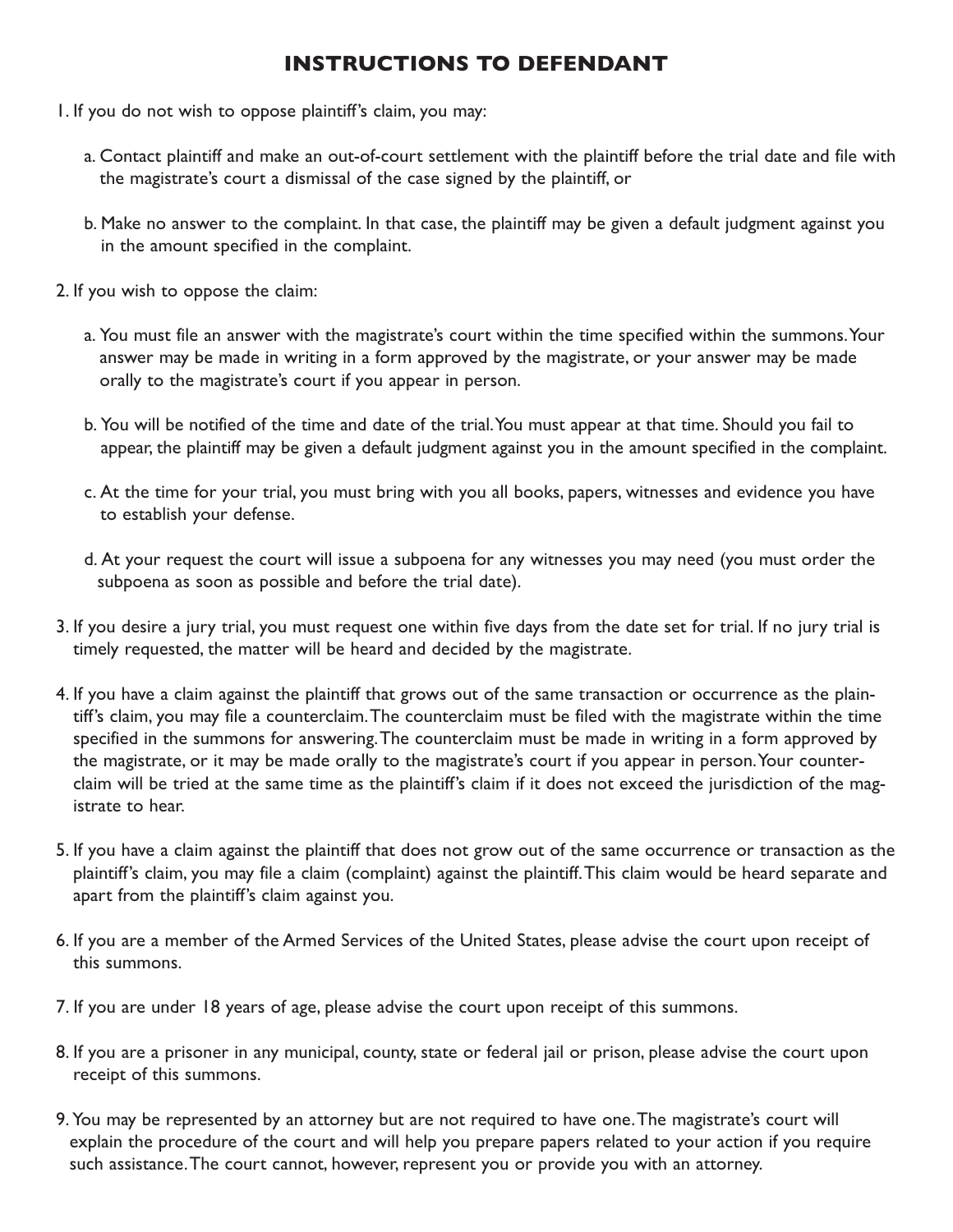|             |                                        |                                               | <b>CIVIL CASE NUMBER</b>                                                                            |
|-------------|----------------------------------------|-----------------------------------------------|-----------------------------------------------------------------------------------------------------|
|             | STATE OF SOUTH CAROLINA                |                                               |                                                                                                     |
|             |                                        |                                               |                                                                                                     |
|             |                                        | COUNTY OF                                     | IN THE MAGISTRATES COURT                                                                            |
|             |                                        |                                               |                                                                                                     |
|             |                                        | <b>PLAINTIFF</b>                              |                                                                                                     |
|             |                                        | <b>STREET ADDRESS</b>                         |                                                                                                     |
| <b>CITY</b> | <b>STATE</b>                           | <b>ZIP CODE</b>                               |                                                                                                     |
|             |                                        | <b>TELEPHONE</b>                              |                                                                                                     |
|             |                                        |                                               |                                                                                                     |
|             |                                        |                                               |                                                                                                     |
|             | VS.                                    |                                               | <b>COMPLAINT</b>                                                                                    |
|             | <u> 2002 - Jan Alexander (f. 1918)</u> |                                               |                                                                                                     |
|             |                                        | <b>DEFENDANT</b>                              |                                                                                                     |
|             |                                        | <b>STREET ADDRESS</b>                         |                                                                                                     |
|             |                                        | CITY STATE ZIP CODE                           |                                                                                                     |
|             |                                        | <b>TELEPHONE</b>                              |                                                                                                     |
|             |                                        |                                               |                                                                                                     |
|             |                                        |                                               |                                                                                                     |
|             |                                        |                                               | the plaintiff in this civil action and the plaintiff in this civil action                           |
|             | do make the following claims:          |                                               |                                                                                                     |
|             |                                        |                                               |                                                                                                     |
|             |                                        |                                               |                                                                                                     |
|             |                                        |                                               |                                                                                                     |
|             |                                        |                                               |                                                                                                     |
|             |                                        |                                               |                                                                                                     |
|             |                                        |                                               |                                                                                                     |
|             |                                        |                                               |                                                                                                     |
|             |                                        |                                               |                                                                                                     |
|             |                                        |                                               | (Attach supplement if necessary)                                                                    |
|             |                                        |                                               | 3. I believe, because of the above information, that I am entitled to and do request a judgment for |
| \$          |                                        |                                               |                                                                                                     |
|             |                                        |                                               |                                                                                                     |
|             |                                        |                                               |                                                                                                     |
|             |                                        | including any costs resulting in this action. |                                                                                                     |
|             |                                        |                                               | I state under penalty of perjury that the above is correct and truthful.                            |
|             |                                        |                                               |                                                                                                     |
|             |                                        |                                               |                                                                                                     |
|             |                                        |                                               | Signature of Plaintiff<br>(or his attorney)                                                         |
|             |                                        |                                               |                                                                                                     |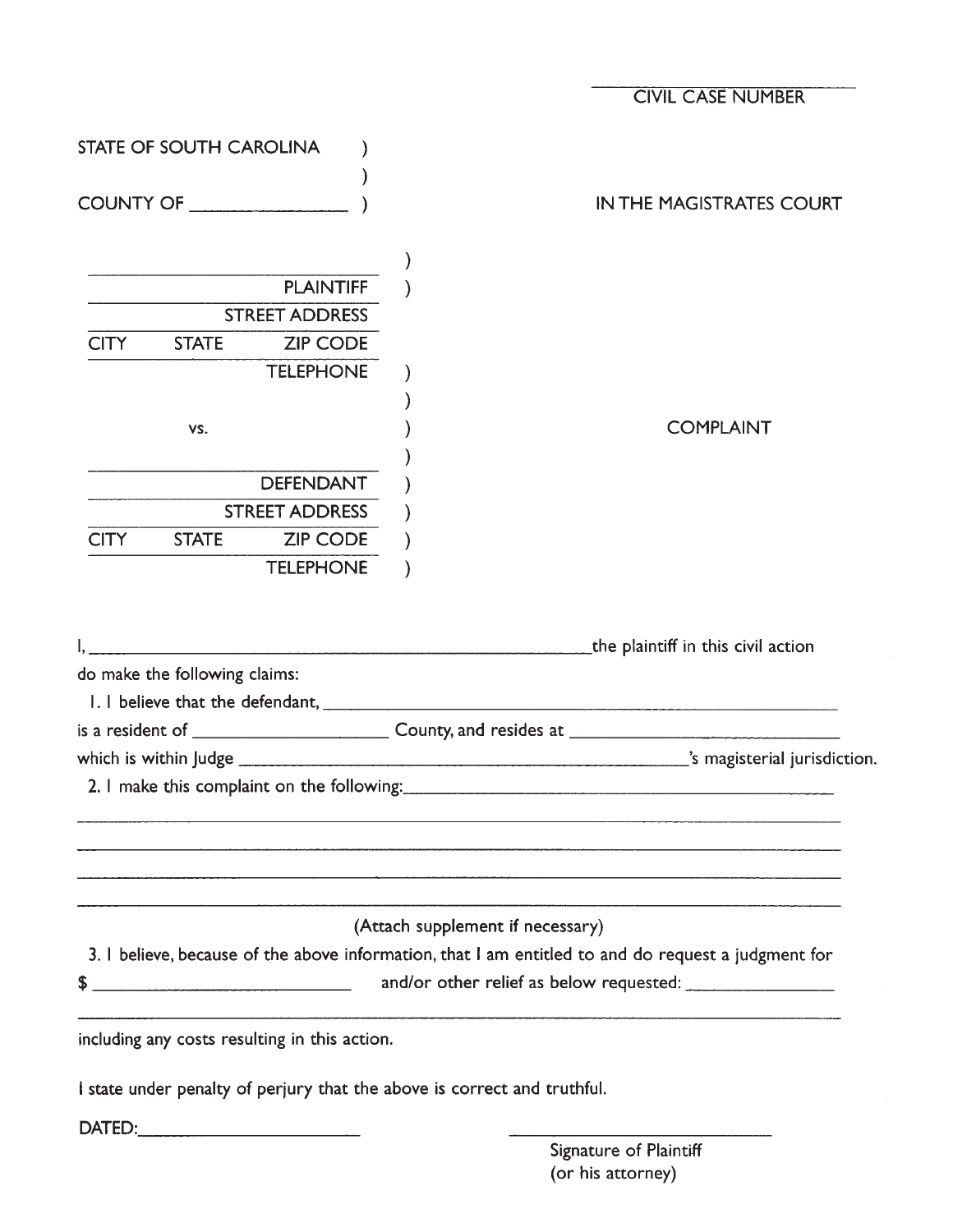# **Chapter IV ADMINISTRATIVE AND PROCEDURAL RULES FOR MAGISTRATE'S COURT**

# **Scope and Purpose**

(a) These rules are applicable to all actions at law of a civil nature in magistrate's courts in which the demand or value of property involved does not exceed \$7500, exclusive of costs and interest, unless a higher demand or value of property is provided by law to be within the jurisdiction of the magistrate's court. However, the time limits for taking any action under these rules shall not apply where different time limits are specified by statute.

(b) These rules govern civil procedure in the magistrate's courts.They are to be known and cited as "Administrative and Procedural Rules for Magistrate's Court." They shall be construed to secure the just, speedy and inexpensive determination of every civil case within the jurisdiction of the magistrate's court.All civil actions in the magistrate's court shall be conducted in such a manner as to do substantial justice between the parties



according to the rules of substantive law and, in the administration of those rules, the court shall make such accommodation to the parties as is necessary to serve the ends of justice.To this end the court, in its discretion, may explore claims and/or defenses not raised by the parties.

## **RULE 1**

"Amendment" means making a change in a complaint, answer or counterclaim.

"Answer" means the paper filed by the party defending against the claim.

"Complaint" means the paper filed by the party making the claim.

"Counterclaim" means a claim by a defendant against a plaintiff.

"Court" means the judge of the magistrate's court.

"Default" means failure to defend such as failure to answer or appear for trial.

"Defendant" means the party defending against the plaintiff's claim.

*Your Guide to Magistrate's Court* 33 "Execution" means enforcement of the judgment.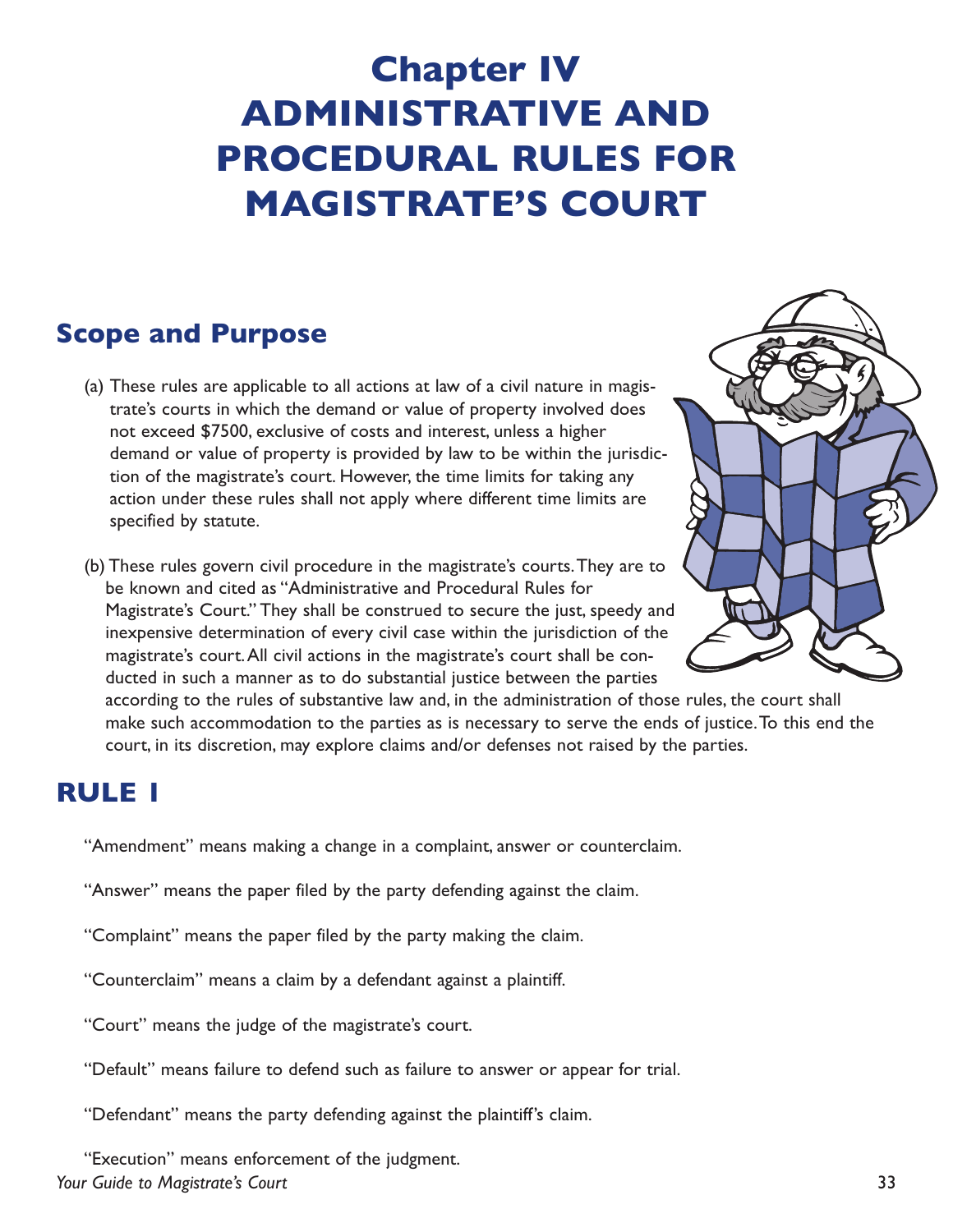"Judgment" means the decision of the court on the case.

"Party" means a person or legal entity that is suing or being sued.

"Plaintiff" means the party beginning the case.

"Subpoena" means an order of the court requiring a witness to attend and testify at trial.

"Summons" means the paper issued by the court that orders the defendant to admit or deny the plaintiff's claim.

"Working day" means a day that is not a Saturday, Sunday or legal holiday under state or federal law.

# **RULE 2**

- (a) If no procedure is provided by these rules, the court shall proceed in a manner consistent with the statutory law applicable to magistrates and with circuit court practice in like situations but not inconsistent with these rules.
- (b) Each magistrate may promulgate rules for the conduct of proceedings in his court that are not inconsistent with these rules and the South Carolina Code of Laws.

# **RULE 3**

- (a) Each magistrate's court shall conduct civil court as often as reasonably necessary.
- (b) All time periods shall be measured by starting to count on the first day after the summons and complaint were served on the defendant or on the first day after the judgment was entered or on the first day after any other event happens, which by these rules starts the running of a time period. If the last day is anything other than a working day, then the last day is not considered to have arrived until the next working day thereafter has arrived.

# **RULE 4**

A civil action may be filed in the appropriate magistrate's court having territorial jurisdiction in the county in which at least one defendant resides, except that civil actions against corporations may be filed in any county where such corporation shall have or shall usually keep an office or agent for the transaction of its usual and customary business.

## **RULE 5**

A case shall begin by filing with the magistrate's court a short and plain written statement showing what the plaintiff claims and why he claims it. However, the plaintiff may make an oral statement if he appears personally, which shall be reduced to writing.The court shall assist the plaintiff in reducing the statement to writing if the court determines such assistance is required.This statement shall be called a "complaint." A plaintiff may combine as many claims as he has against a defendant in one case, and he may sue more than one defendant in one case if his claim involves all of the defendants.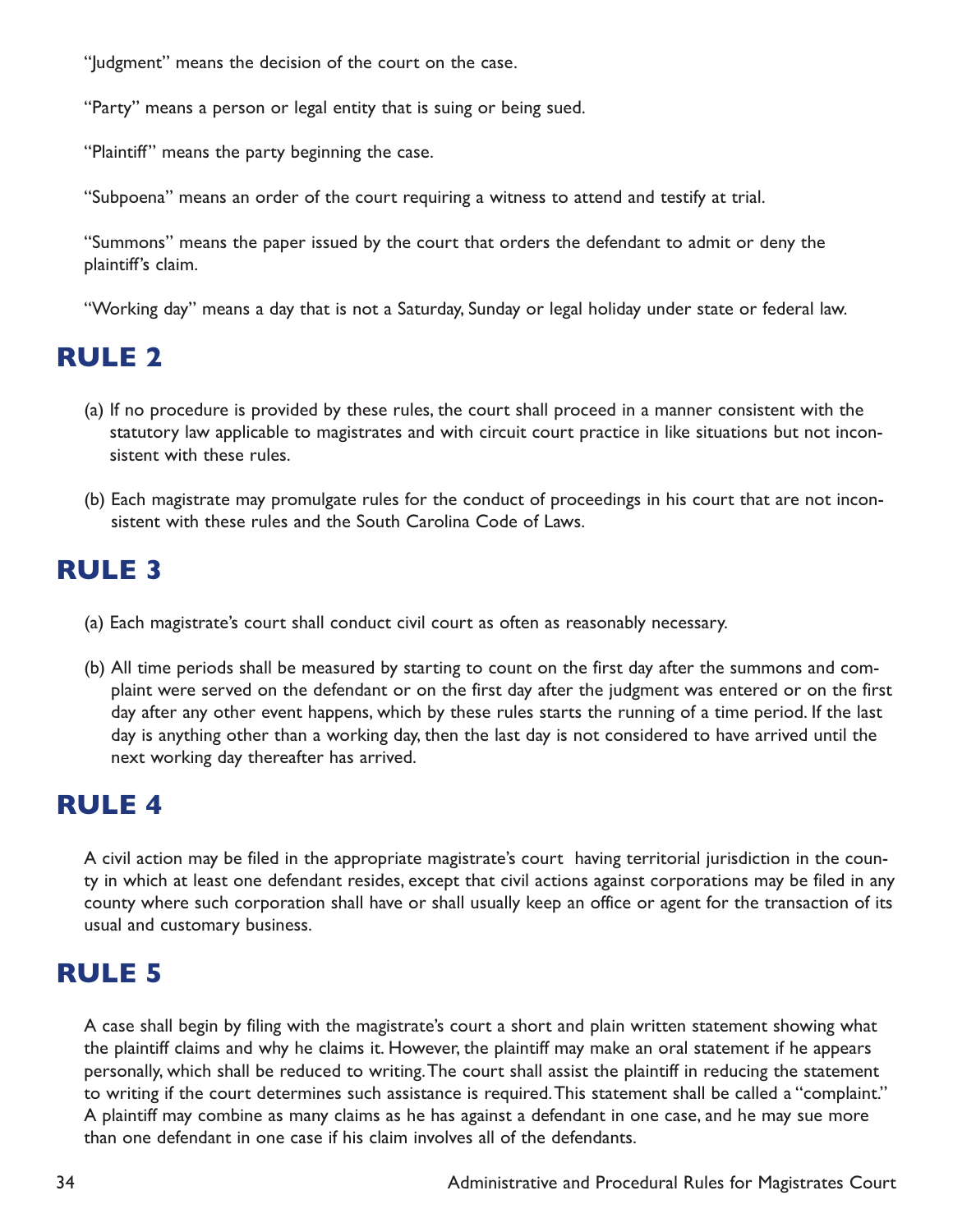# **RULE 6**

- (a) Upon the filing of the complaint and a copy with any attachments for each defendant, the court shall issue a summons to each defendant.The summons shall require that the defendant must answer and present any appropriate counterclaims within thirty days (five days in matters of \$25 or less) from the first day after the date of service.
- (b) Service shall be by personal service, service by publication in the manner provided for in Title 15 of the South Carolina Code of Laws or by mail in the following manner. Service may be made by mailing a copy of the summons, complaint and any appropriate attachments to the defendant at his last known address by certified mail, restricted delivery, return receipt requested, showing to whom and date delivered.The envelope and the return receipt shall be stamped with the docket number of the case. The "Receipt for Certified Mail" shall state the name and address of the addressee and the date of mailing and shall be attached to the original summons and filed by the court. Reception by the court of the signed returned receipt shall constitute proof of service on the indicated delivery date.The specified time period for answering and counterclaiming shall begin to run on the first day after the date of delivery as shown on the return receipt.When the service is by mail, double the time required in cases of personal service shall be given.
- (c) If service by mail cannot be made in the manner indicated in subsection (b) of this rule, then some other manner of service shall be attempted. If personal service is attempted by an officer charged with the responsibility of serving civil papers, he shall attempt to the serve the summons, complaint and any appropriate attachments on each defendant and shall make a written return of the results of his efforts to the magistrate within five working days of the date he received the papers. Upon service, the officer shall note on the written return the date, time and manner of service.

# **RULE 7**

The defendant may reply to the plaintiff's complaint at any time within thirty days (five days in matters of \$25 or less) from the first day after the date of service by filing a written statement in a form approved by the magistrate or by personally appearing and making an oral statement.This reply shall be called an "answer." If the defendant personally appears within the specified time period and makes an oral answer, it shall be reduced to writing.The court shall assist the defendant in reducing the answer to writing if the court determines such assistance is required.The defendant's answer may deny in whole or in part any or all of the material allegations made in the plaintiff's complaint and/or allege any new matter constituting a defense.The court shall notify the plaintiff that an answer has been filed and shall make available to the plaintiff a copy of the same.

# **RULE 8**

(a) At any time within thirty days (five days in matters of \$25 or less) of the first day after the date of service of the summons and complaint, the defendant may assert a counterclaim which grows out of the same transaction or occurrence as the plaintiff's claim by filing a written statement in a form approved by the magistrate or by personally appearing and making an oral statement. If the defendant personally appears within the specified time period and makes an oral counterclaim, it shall be reduced to writing.The court shall assist the defendant in reducing the counterclaim to writing if the court determines such assistance is required.The counterclaim shall be served on the plaintiff by the court.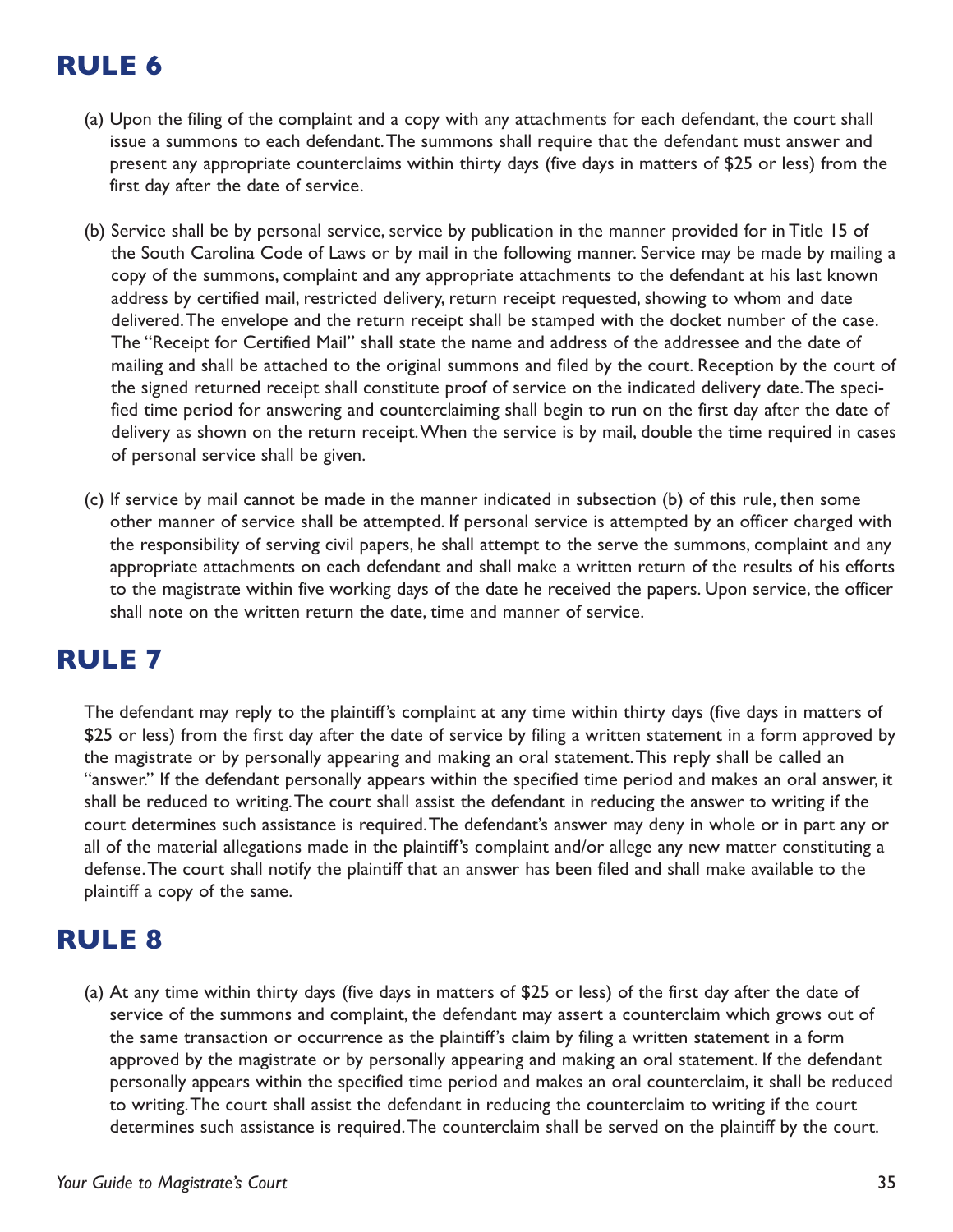- (b) If the court, during the course of a trial, determines that a defendant, unrepresented by legal counsel, has a counterclaim arising out of the same transaction or occurrence as the plaintiff's claim, the court shall inform the defendant and plaintiff of the nature of the counterclaim. If the defendant does not desire the court to hear the counterclaim, the court shall proceed to hear only the plaintiff's claim. If the defendant desires the court to hear the counterclaim, the court shall advise the plaintiff of the nature of the counterclaim and the plaintiff shall have the option to proceed with the trial or have the case continued.
- (c) The defendant in a counterclaim may waive the excess of his claim over the jurisdictional maximum to bring it within the jurisdiction of the magistrate's court. If the defendant elects to waive a portion of his counterclaim, he may not later maintain a separate action for the remainder of such claim. If the defendant does not waive the excess, the counterclaim will be dismissed for lack of jurisdiction.

# **RULE 9**

- (a) Upon the filing of an answer by the defendant, the magistrate shall set the date of the trial and serve notice of the same on both parties in a manner provided for in Rule 6.
- (b) If the defendant has failed to answer within the specified period, the magistrate shall set a hearing date and shall notify the parties of the hearing date when such hearing is necessary for entering a default judgment in a manner consistent with Rule 10 and Section 22-3-270 of the 1976 South Carolina Code of Laws.

## **RULE 10**

- (a) If the defendant does not answer within thirty days (five days in matters of \$25 or less) from the first day after the date of service of the summons and complaint or answers within the specified time period but then fails to appear at the time set for trial, then judgment may be given for the plaintiff by default in a manner consistent with Section 22-3-270 of the 1976 South Carolina Code of Laws, as now or hereafter amended.
- (b) If the plaintiff does not appear at trial or if neither the plaintiff nor the defendant appears at the time and placed specified for trial, the court may enter an order dismissing the action.
- (c) If the defendant has filed a counterclaim against the plaintiff (counter-defendant) and the plaintiff (counter-defendant) fails to appear at the time set for trial, the judgment may be given for the defendant by default in a manner consistent with Section 22-3-270 of the 1976 South Carolina Code of Laws, as now or hereafter amended.

## **RULE 11**

- (a) Trials should be conducted in an informal manner and rules of evidence shall apply but shall be relaxed in the interest of justice.
- (b) If either party wants a jury trial, it must be requested in writing at least five working days prior to the date set for trial.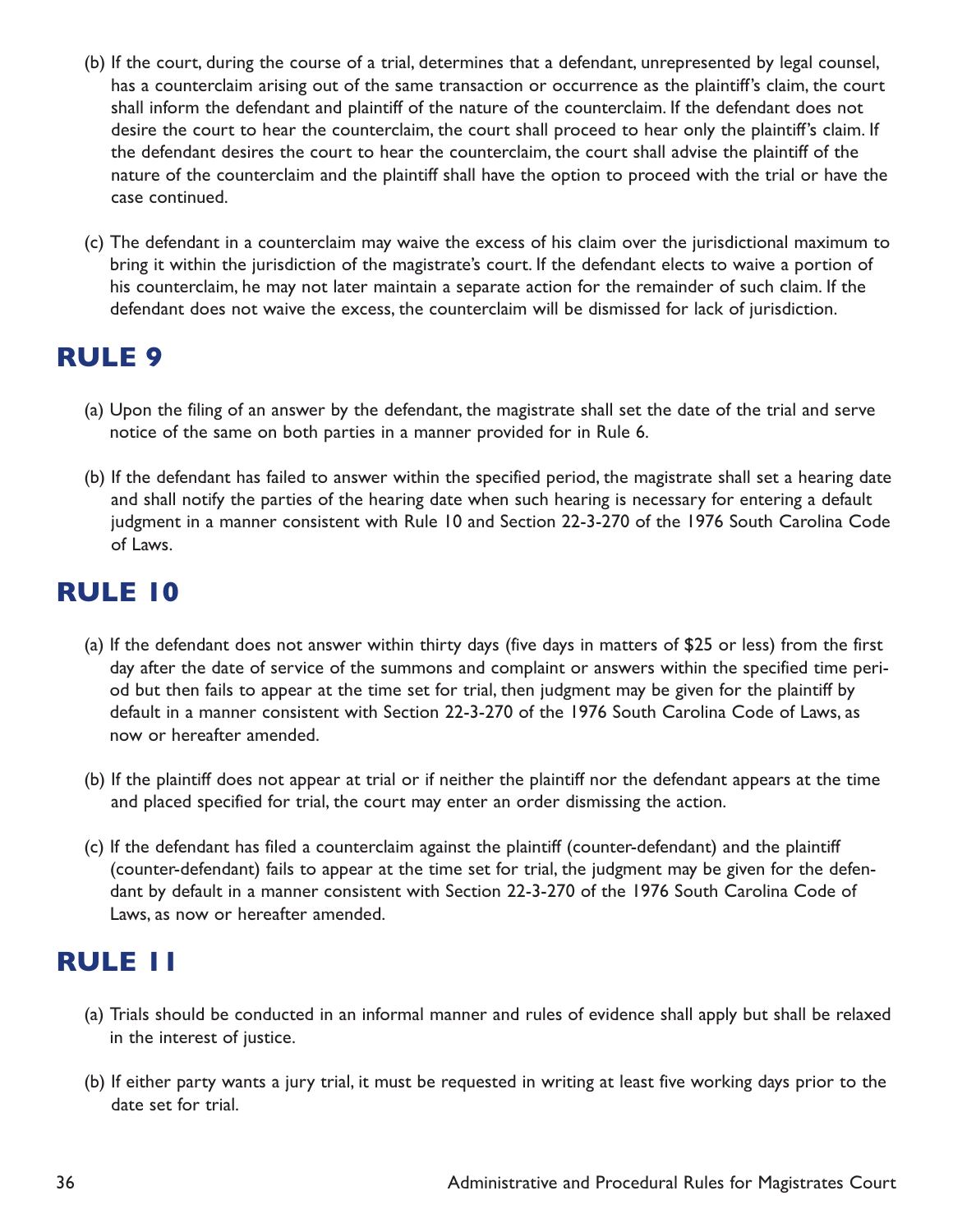- (c) In the trial of a civil action in which one or both parties are unrepresented by legal counsel, the court shall question the parties and witnesses in order to ensure that all claims and defenses are fully presented.
- (d) All testimony shall be given under oath or affirmation.Witnesses may be called, and the court shall have the power to issue subpoenas to compel their attendance.There shall be no additional fee charged for the issuance of subpoenas unless otherwise specifically provided for by law.

# **RULE 12**

The court shall be lenient in the allowance of changes or amendments to complaints, answers and counterclaims and continuances of trial for good cause shown when necessary to serve the ends of justice. However, except in unusual circumstances, no party shall be allowed more than one continuance in any case, and all continuances must have the specific approval of the court. Continuances shall be for as short a period as possible, and where feasible, the wishes of the party not requesting the continuance shall be considered in scheduling a new hearing date. Raising a claim, defense or counterclaim for the first time at trial shall constitute grounds for a continuance when necessary to serve the ends of justice.

# **RULE 13**

- (a) The parties are encouraged to make voluntary exchanges of information before the trial, but in no event shall the court require such exchanges.
- (b) The court shall, with both parties present, confer with them before any trial whenever it appears that such conference might simplify the issues or shorten the trial or lead to a voluntary exchange of information that might promote a settlement.

# **RULE 14**

The magistrate or clerk must enter in the civil docket book the following:

- 1. the title of every action;
- 2. the sum of money claimed;
- 3. the trial date;
- 4. every adjournment, on whose application it was made and to what time it was made;
- 5. the judgment of the court and when it was returned or the date and reason for dismissing the action;
- 6. a statement of any money paid to the court, judge or clerk, when it was paid, by whom it was paid, for what purpose it was paid and the receipt number(s) evidencing such payment(s);
- 7. the date of receipt of any notice of appeal and receipt of any appeal bond.

# **RULE 15**

- (a) The party recovering judgment shall also recover those costs provided for by law.
- (b) In default judgments, the court shall immediately notify the losing party of the judgment in conformity to and in a manner consistent with Section 18-7-20 of the 1976 South Carolina Code of Laws, as now or hereafter amended.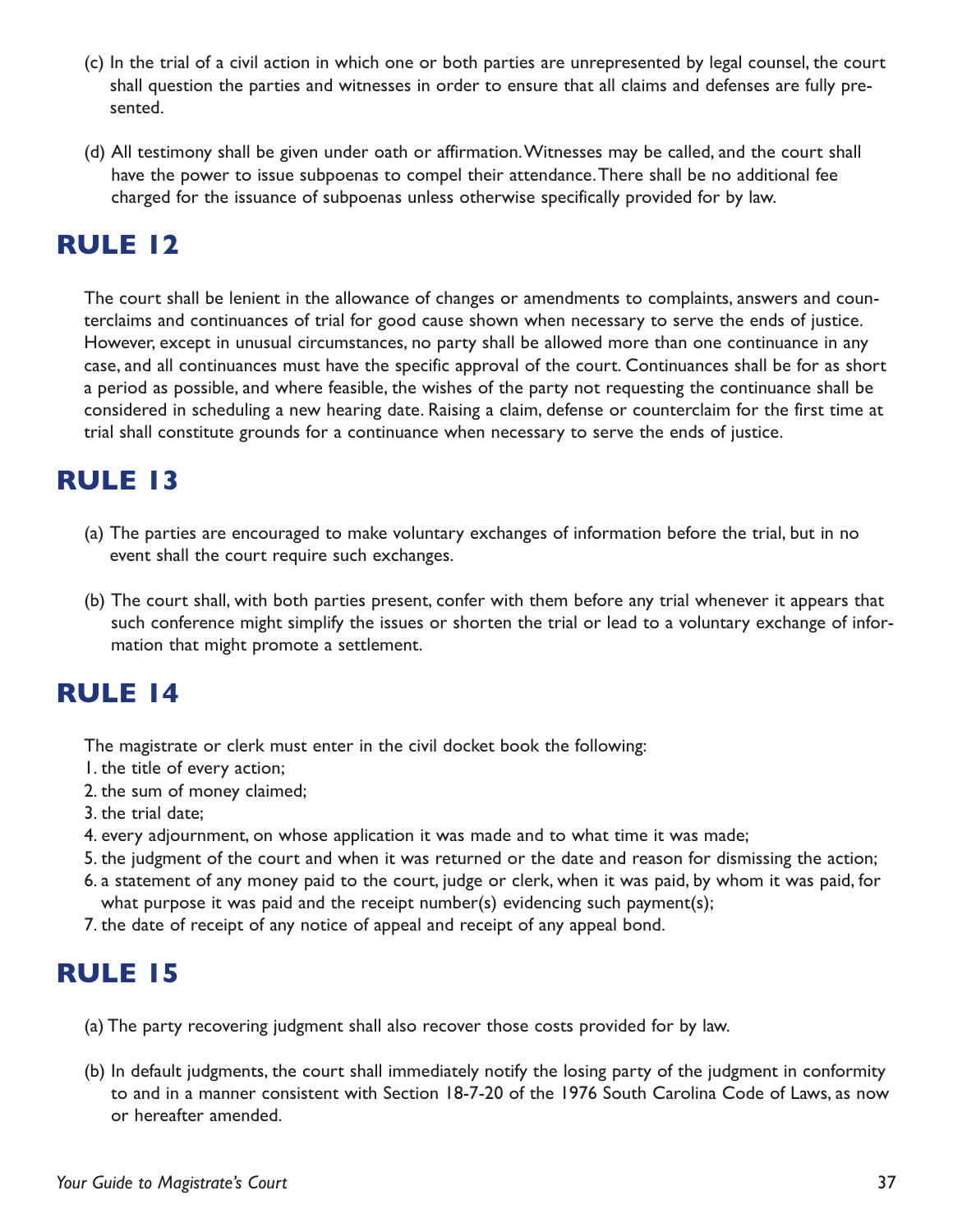- (c) The court may order a judgment to be paid to the prevailing party in full or in specified installments. Failure to make any installment payment shall render the remaining amount immediately due.The prevailing party may seek execution on the remainder of the judgment without further order of the trial court.
- (d) At the time of judgment, the court shall advise the judgment debtor of his duty to pay the judgment according to its terms and the legal consequences of failing to do so.

When a judgment is not paid according to its terms, the judgment creditor shall first make a good faith effort to personally contact the judgment debtor.

(e) Upon payment in full, the judgment creditor should file a statement of collection with the magistrate's court and the clerk of the circuit court if the judgment had been previously filed with the clerk of the circuit court.

# **RULE 16**

A judgment may be appealed to the circuit court as provided by law.

# **RULE 17**

Notice of the fact that court personnel will explain to all parties the procedure of the magistrate's court and will assist them, if such assistance is required, to fill out all forms that may be necessary or appropriate shall be conspicuously posted in the magistrate's office in the following form.

# **NOTICE TO ALL PARTIES IN CIVIL ACTIONS**

This office will explain the procedure of the court and will help you prepare papers related to your action if the court determines such help is required.

# **RULE 18**

An informative pamphlet on civil proceedings in the magistrate's court shall be formulated by the Office of Court Administration, subject to approval by the Supreme Court, for distribution to the magistrate's courts.This pamphlet shall be made available through the magistrate's court to every litigant and to such other persons or organizations as the court may deem appropriate.

# **RULE 19**

The use of the preceding forms in magistrate's court is recommended.The magistrate's court shall make these forms available without charge to any person who is a litigant in an action before the court.The Office of Court Administration shall make amendments to these forms and shall add such forms as is deemed appropriate. (Rule 19 lists 38 forms to be made available.The forms that precede these rules are only a portion of the forms provided by the magistrate's court).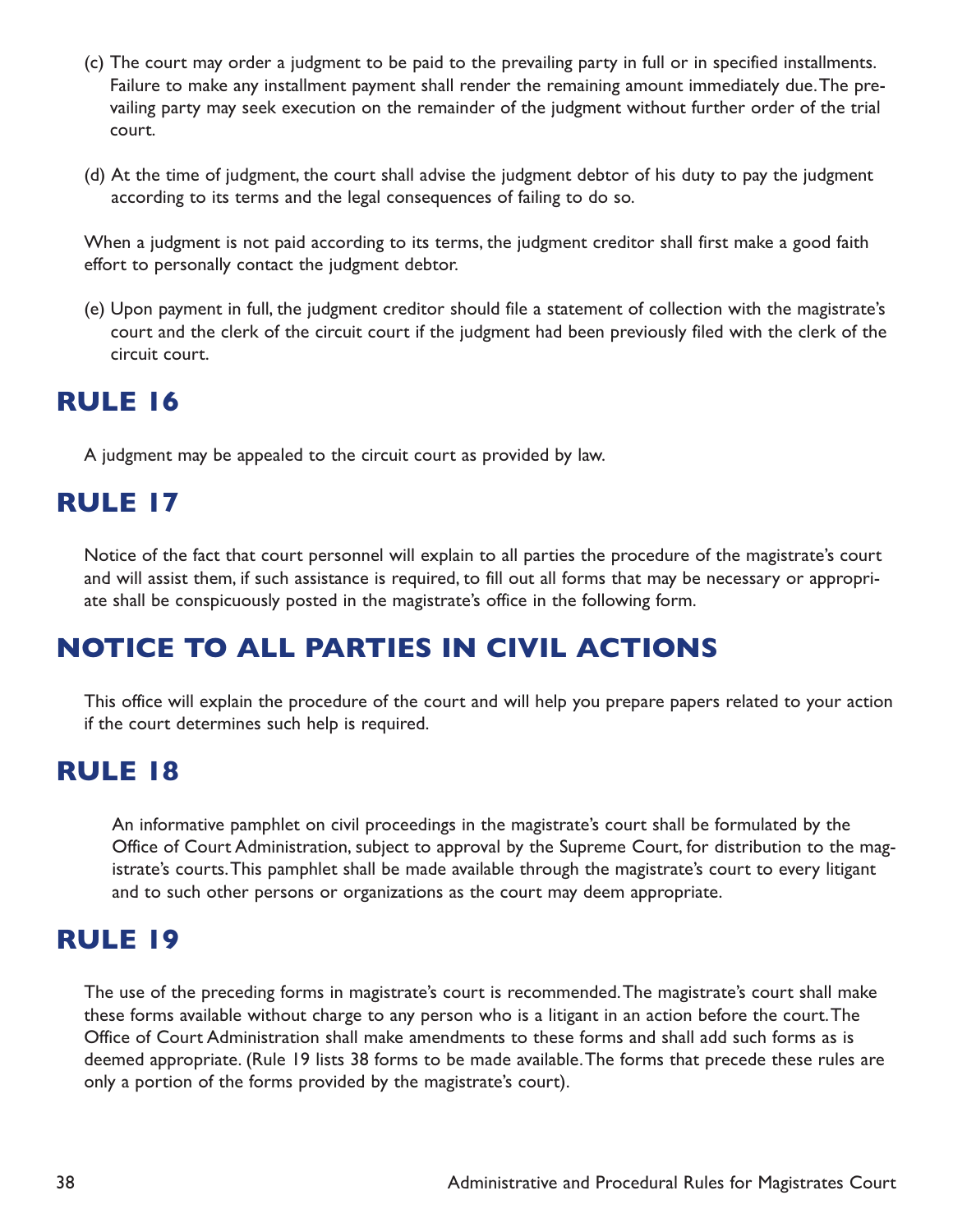## Public services available from the South Carolina Bar:

#### **Additional Legal Tips Available**

To access prerecorded information on other legal issues, call the South Carolina Bar's LawLine. In the Columbia area, call 771-0011. From anywhere else in South Carolina, call 1-800-521-9788. Follow the recorded instructions.

Provided as a public service of the

P.O. Box 608 • Columbia, SC 29202 (803) 799-6653 • Fax (803) 799-4118 www.scbar.org

Copyright © 2008 South Carolina Bar Printed November 2005 Revised October 2008